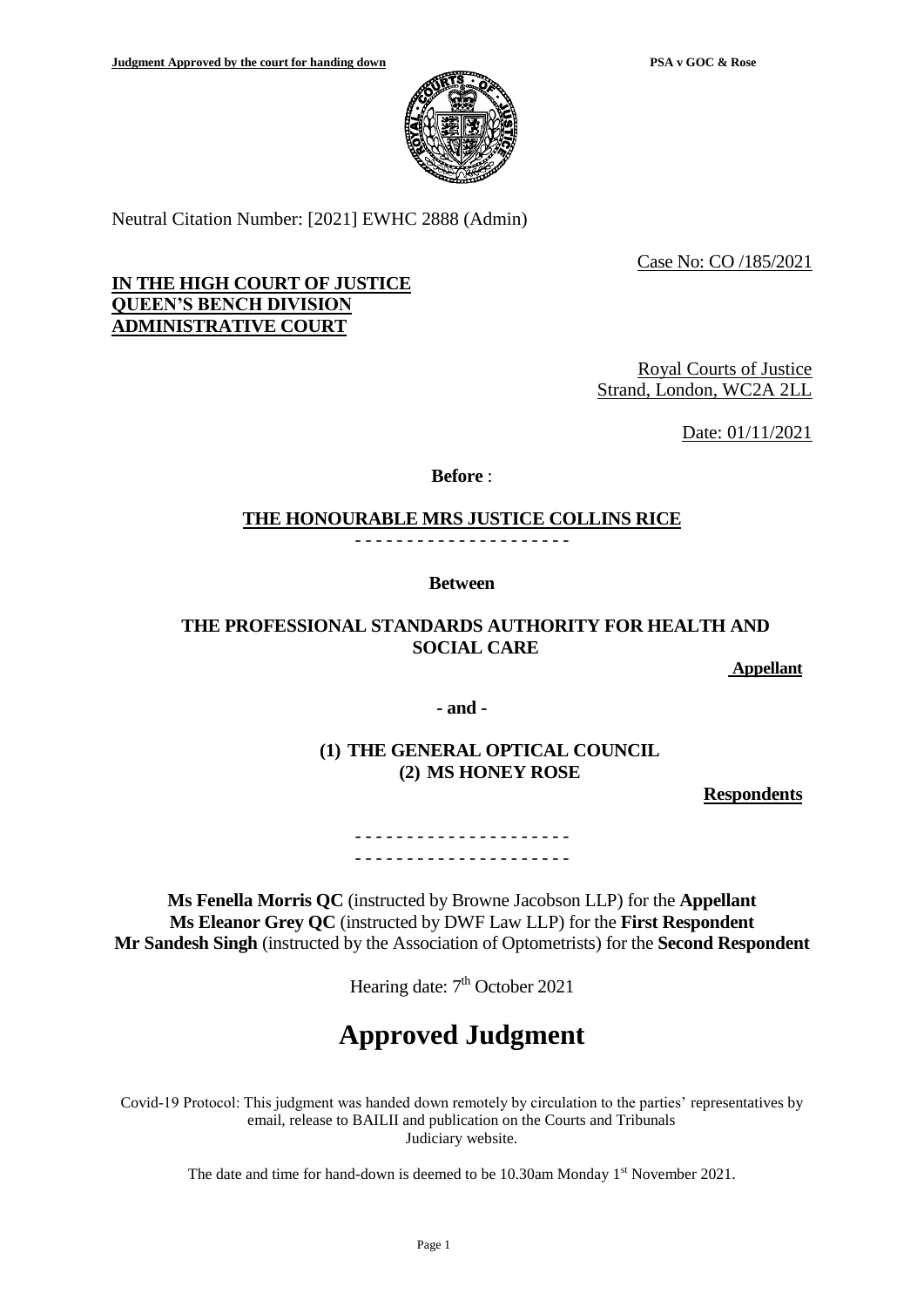### **Mrs Justice Collins Rice:**

## **Introduction**

- 1. This is a statutory appeal by a regulatory authority against a decision of 12<sup>th</sup> November 2020 by a Fitness to Practise Committee (FTPC) of the General Optical Council (GOC). The decision concerned Ms Honey Rose, a registered optometrist.
- 2. The FTPC found professional misconduct proved against Ms Rose. It concluded that public trust and confidence, and the need to promote proper professional standards and conduct for members of the profession, required a finding that her fitness to practise (FtP) was consequently impaired. It suspended her from practice for nine months (without requiring any further review).
- 3. The Professional Standards Authority for Health and Social Care (the Appellant) brings this appeal under section 29 of the National Health Service Reform and Health Care Professions Act 2002. The Appellant says the FTPC's decision is not sufficient for the protection of the public, and asks for the decisions on impairment and sanction to be quashed and Ms Rose's case remitted to a differently constituted FTPC for fresh determinations.

## **Background**

- 4. Ms Rose's case came to light in tragic circumstances. On 13<sup>th</sup> July 2012, an apparently fit and healthy eight-year-old boy was suddenly and unexpectedly taken ill at school, and, despite all the medical professionals could do, died in hospital within hours. The cause of his death was subsequently established as hydrocephalus, a build-up of fluid in the brain. The boy's case was unusual because his hydrocephalus had been asymptomatic. But it was a treatable condition, with surgical intervention; there was no reason why this boy could not have been successfully treated at any time before the fatal build-up of fluid on the  $13<sup>th</sup>$  July. He had not however previously been the subject of *medical* health checks or procedures which might have picked up his condition.
- 5. But five months before his death he had been taken by his mother, along with his younger sister, for an eye test. Ms Rose, working as a locum optometrist at a high street optician's, tested the whole family. Photographic images taken on that occasion of the boy's retina were abnormal, clearly revealing a rare condition called papilloedema: swelling of the optic nerve. Papilloedema is caused by increased intracranial pressure, for example by a build-up of fluid in the brain. It is one of the most important signs of hydrocephalus. It must be urgently referred for medical investigation and treatment.
- 6. Ms Rose had not spotted the papilloedema. She did not refer the boy. This was investigated by the police, and she was prosecuted for gross negligence manslaughter, and convicted in the Crown Court on  $15<sup>th</sup>$  July 2016. But her conviction was overturned on appeal. The Court of Appeal (*R v Rose* [2017] EWCA Crim 1168) held that the trial judge ought to have withdrawn the matter from the jury at the close of the prosecution case; and, having failed to do so, had misdirected the jury as to the proper approach to the component of the offence of gross negligence manslaughter which asks whether 'a serious and obvious risk of death was reasonably foreseeable' at the time of the alleged negligence. It had not been right to direct the jury to take into account what *would have*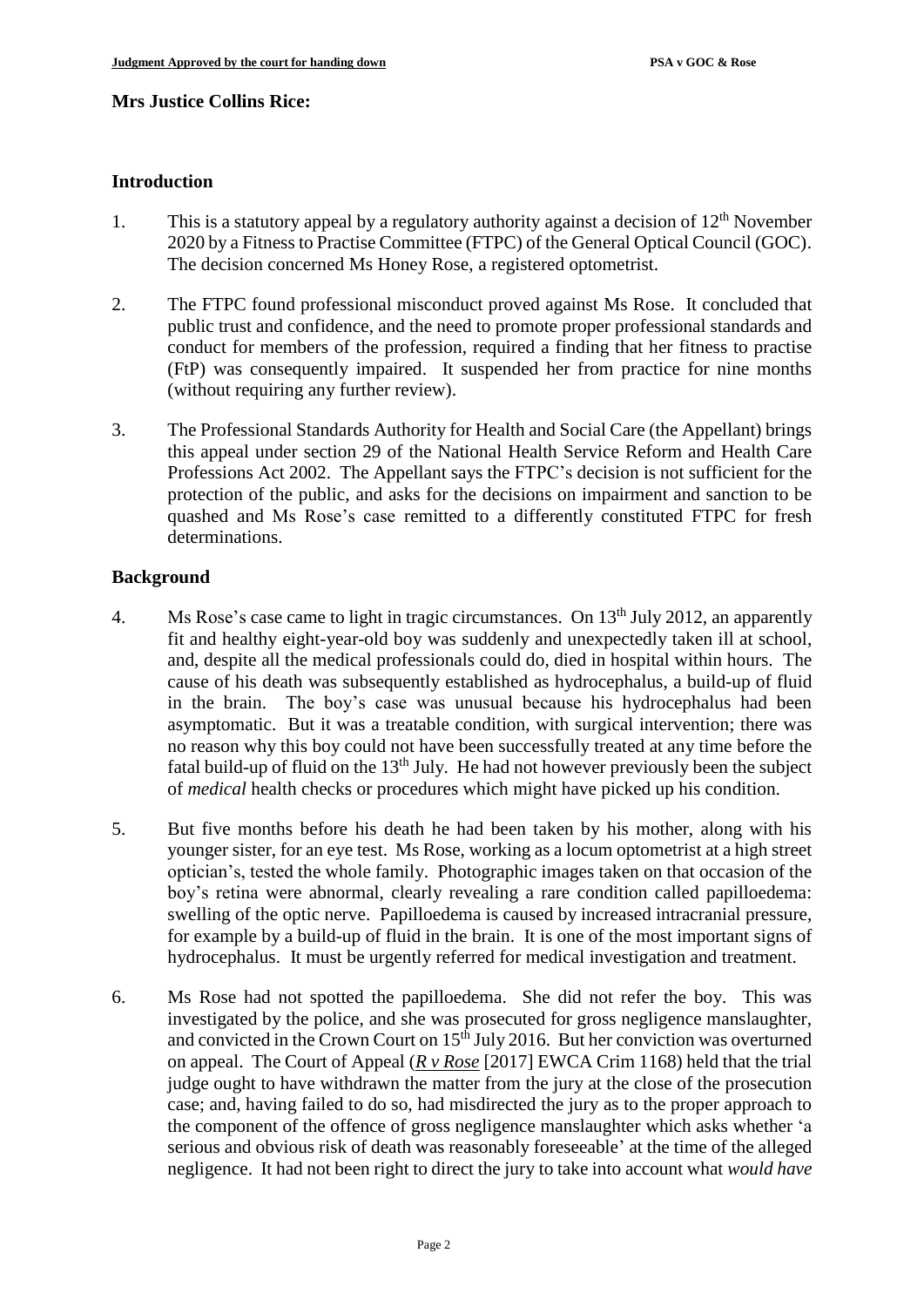*been* reasonably foreseeable *if* the necessary additional steps had been taken to enable the papilloedema to be spotted. Ms Rose had failed to take those steps, so someone in her position could not reasonably have foreseen a *serious and obvious* risk of the *death* of her patient. Asymptomatic papilloedema in an apparently healthy child is rare.

7. In overturning the conviction, the Court of Appeal said this:

"We add that this decision does not, in any sense, condone the negligence that the jury must have found to have been established at a high level in relation to the way that Ms Rose examined [the boy] and failed to identify the defect which ultimately led to his death. That serious breach of duty is a matter for her regulator; in the context of this case, however, it does not constitute the crime of gross negligence manslaughter."

# **The FTPC Proceedings**

- 8. Ms Rose's regulator is the GOC. It obtained the police documentation and duly brought regulatory proceedings against her, and the case came before the FTPC in 2020. She faced allegations detailing a number of particulars in which it was said she failed to conduct a proper eye test on the boy (and on his sister also); and made records of the examination which did not correspond to what she had actually done.
- 9. The FTPC adopted the standard four-stage procedure: (a) fact-finding, (b) deciding whether misconduct was made out on the facts, if so (c) assessing whether Ms Rose's FtP was impaired as a result of misconduct and (d) sanctioning. The first two stages of the FTPC's conclusions are not challenged in this appeal, but the last two are.

# **(a) Facts**

- 10. The FTPC established as fact that Ms Rose's routine examination of the boy's eyes with an ophthalmoscope had been discontinued before completion without sufficient reason and without sufficient exploration of alternative means of getting a proper look at the interior of his eyes. In exceptional circumstances it may be appropriate for an optometrist to look at photographic images of the interior in substitution for direct observation. These were not exceptional circumstances. Ms Rose had however consulted an image which she assumed was the photograph just taken of the boy's retina. But she looked at the wrong patient's image. She had not taken the 'basic step' of checking the name of the patient that was brought up on the screen.
- 11. The FTPC also established that Ms Rose had not made a proper note of this unorthodox and incomplete examination – a particularly important duty of a locum, who is making records for a different future optometrist to rely on. Further, she had recorded that the periphery of the boy's eyes had been examined and was 'normal'. The periphery had not been examined, and Ms Rose had no observational basis for recording 'normal'; she had simply made an assumption. She accepted this record was inaccurate and misleading, and made knowing it was untrue. The FTPC further concluded that she had been dishonest by the standards of reasonable and honest people.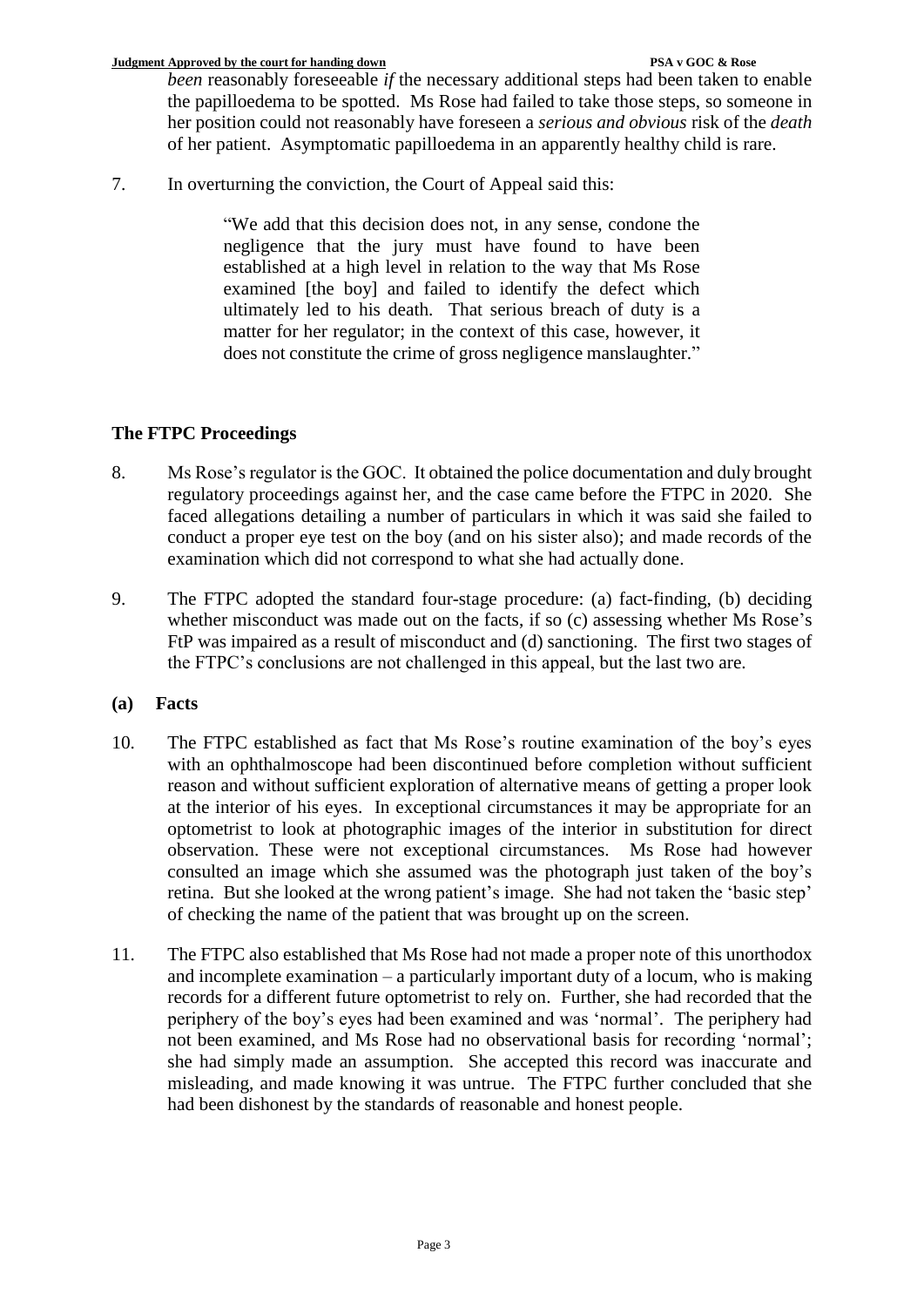- 12. Ms Rose had also noted that the boy should be recalled for his next examination on a routine basis in 12 months' time, when, in all the circumstances of the incomplete test, a much earlier recall was indicated.
- 13. Record-keeping failings in relation to the examination of the younger girl's eyes were also found.

## **(b) Misconduct**

- 14. The FTPC concluded Ms Rose had failed to carry out an adequate internal eye examination, and this was the most serious and significant of her failings. It was her professional duty to conduct an internal examination by ophthalmoscope or other appropriate means, precisely because the point of such examinations is not only to consider eye functions themselves but also to look for signs of other serious health problems. She had begun the examination by ophthalmoscope but discontinued it prematurely, without sufficient justification and without consulting the boy's mother. While the likelihood of identifying clinical pathology in a primary school child may have been low, '*this was a significant failing because it exposed [the boy] to an unwarranted risk of harm. Had the Registrant complied with her duty she would have detected the bilateral papilloedema and urgently referred [the boy] for treatment*'. The FTPC concluded that the failures to assess the optic nerve and detect papilloedema '*were inevitable consequences of the Registrant's fundamental failure to perform her basic statutory duty*'.
- 15. Specifically, the FTPC found that Ms Rose had breached the duties set out in her code of conduct to (i) make the care of the patient your first and continuing concern, (ii) give patients information in a way they can understand and make them aware of the options available and (iii) respect the patient's right to be involved in decisions about their care. It held that Ms Rose's failure to undertake an adequate internal eye examination 'and the inevitable consequential failures' were so serious they amounted to misconduct.
- 16. It also held that the failure to carry out an adequate internal eye examination was '*inextricably linked to the record keeping failures in two interrelated respects. First, the Registrant, having discontinued [the boy's] internal eye examination failed to make an appropriate record of that fact. Secondly, the inaccurate, misleading and dishonest record keeping demonstrates an attitudinal failing*'. Ms Rose had created a false impression that an internal eye examination had taken place when it had not. The FTPC considered that '*although no direct harm was caused to [the boy] as a consequence of the misleading record, there was a risk of harm because incomplete and inaccurate clinical records have the potential to adversely impact patient care*'. Ms Rose had a professional duty to maintain accurate records based on appropriate assessments and sound clinical reasoning but had failed to do so. This was a breach of the code of conduct duty to 'maintain adequate patients' records' sufficiently serious to amount to misconduct.
- 17. The FTPC also found that the inaccurate, misleading and dishonest record that the periphery of the boy's eyes had been examined and found to be normal was serious dishonesty. It had the potential to mislead future optometrists and undermine trust and confidence among her colleagues, the wider profession and the public, who are entitled to expect that a registered optometrist will maintain high standards of honesty and integrity at all times. This too was a sufficiently serious failing to amount to misconduct.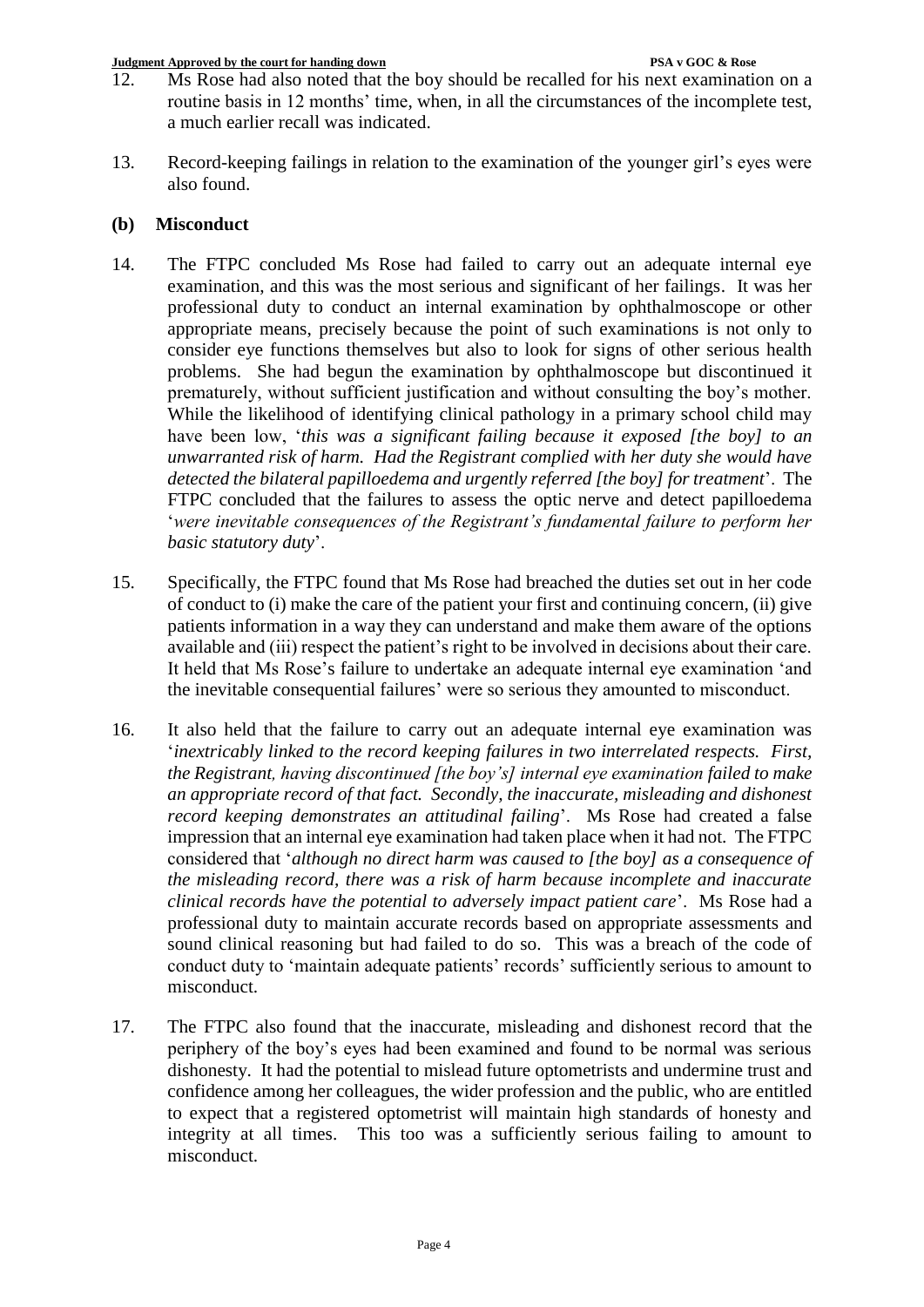18. There were further record keeping failures relating to both children. The FTPC decided that they would not have amounted to misconduct on their own, but that the cumulative picture '*demonstrates a casual attitude to record keeping*'. It found in all the circumstances breaches of the code of conduct duties to (i) maintain adequate patients' records, (ii) be honest and trustworthy and (iii) ensure your conduct does not damage public confidence in you or your profession, sufficiently serious to amount to misconduct.

# **(c) Impairment of Fitness to Practise**

19. The FTPC directed itself on FtP to criteria addressing whether a professional has in the past, and/or is liable in future to: put patients at unwarranted risk of harm; bring the profession into disrepute; breach a fundamental tenet of the profession; act dishonestly. It directed itself to have regard to the following 'interrelated aspects of the public interest': a 'personal component' (Ms Rose's current FtP based on her past acts and omission, the scope and level of her insight, the remedial action she had taken, and the risk of repetition) and a 'public component' (the need to protect patients, declare and uphold proper standards of behaviour and maintain public trust and confidence in the profession). It directed itself to look first from the perspective of Ms Rose's personal ability to practise safely and effectively as an optometrist, and second from the perspective of the wider public interest.

# *The 'Personal Component'*

- 20. The FTPC had had evidence before it that, since seeing the boy and his family on  $15<sup>th</sup>$ February 2012, Ms Rose had continued to practise for some months, carrying out some 2,000 eye tests between then and  $7<sup>th</sup>$  September 2012 without apparent incident or complaint. But she had not worked as an optometrist since March 2013 and it was submitted on her behalf that she was as a result currently not fully FtP for that reason.
- 21. What the FTPC concluded under this 'personal' heading was that, save for the dishonest record entry, Ms Rose's failings were '*easily remediable*' by '*meaningful reflection and a resolve to ensure that they are not repeated*'. It noted that the consultations in question had taken place on a single day over a period of two hours. It accepted that her failings were '*momentary, in that it is highly likely that the Registrant's acts and omissions were spur of the moment decisions. Although they were serious, they were transient.*' They were '*isolated incidents within a short but unblemished career*'.
- 22. The FTPC accepted that Ms Rose had demonstrated, with the assistance of the Association of Optometrists(the profession's membership organisation) '*a commitment to return to practice*'. She had completed training and study, and recorded her learning. She had not been able to demonstrate this had been embedded into practice because of the long period of years since she had worked as an optometrist, and had not been able to secure a shadowing placement (in part because of the pandemic), but it concluded that '*she has done all that could reasonably be asked of her in relation to the inadequate eye examination and ambiguous record keeping*'.
- 23. The FTPC decision continued as follows:

"The Committee accepted that there was merit in the submission, made on behalf of the GOC, that there were some aspects of the Registrant's evidence which demonstrated limited insight. In particular, it was not apparent from her oral evidence that she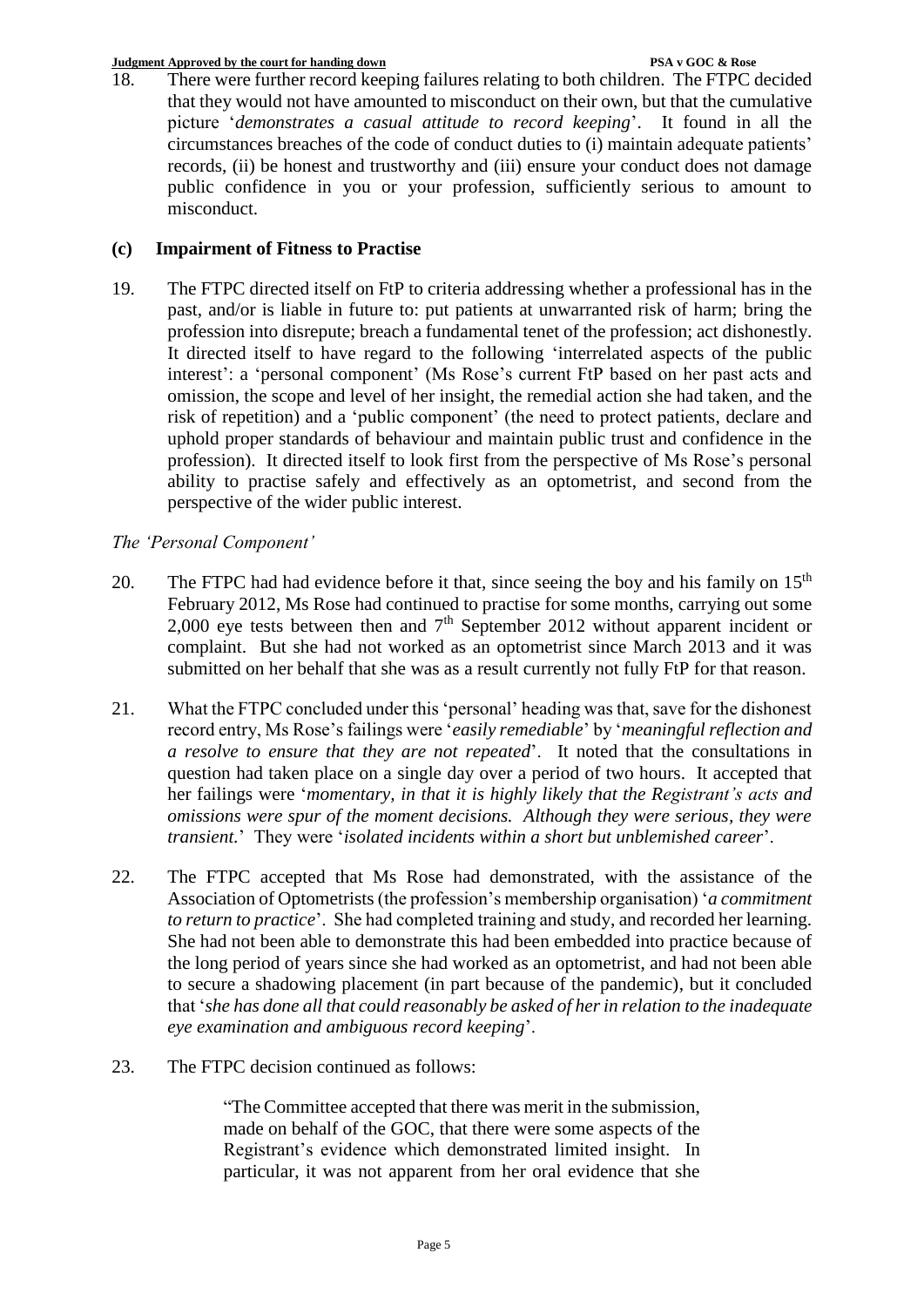recognised that she had taken insufficient steps to attempt to complete the examination and despite the history of the case she did not readily accept that her ambiguous record keeping fell below the standard expected of a registered optometrist. However, the Committee concluded that the absence of complete insight, in the circumstances of this case, had a limited effect on the risk of repetition. The Committee was satisfied that the risk of repetition was low. The Registrant had demonstrated some insight, and in any event, the Committee concluded that the impact of these proceedings is likely to have had a salutary effect on her. In reaching this conclusion, the Committee was of the view that it was highly unlikely, in light of the tragic consequences for [the boy] and his family, that the Registrant would forget what happened. The Committee concluded that as a consequence it was likely that the Registrant would be more vigilant in future.

"The Committee was mindful that demonstrating remediation following a finding of dishonesty can be particularly difficult. Although the Committee noted that the Registrant did not readily admit that her deliberately misleading entry in [the boy's] record was dishonest, it did not conclude that the Registrant is likely to make a dishonest entry in a patient record again for the same reasons as set out in [the preceding paragraph].

"The Committee concluded that the Registrant has remedied the specific clinical failings it had identified. Therefore the Committee was unable to identify any basis upon which it could conclude, based on the Committee's misconduct findings, that the Registrant is currently unfit to practise from a personal perspective."

### *The 'Public Component'*

24. The remainder of the FTPC's consideration of FtP is as follows (in its entirety):

"In considering the wider public interest, the Committee had regard to the need to maintain public confidence in the profession and to declare and uphold proper standards of conduct and behaviour. The Committee took the view that well-informed members of the public would acknowledge and accept that the ambiguous record keeping failures occurred as a consequence of human error and that the finding of misconduct would be sufficient to mark that aspect of the Registrant's wrongdoing. However, the Committee concluded that well-informed members of the public would be extremely concerned to learn that a registered optometrist had discontinued an internal eye examination without adequate justification, relied on the retinal image of the wrong patient and made a deliberately misleading entry in a patient's record. The Committee concluded that this behaviour included dishonesty, brought the profession into disrepute, and breached the fundamental tenet of the profession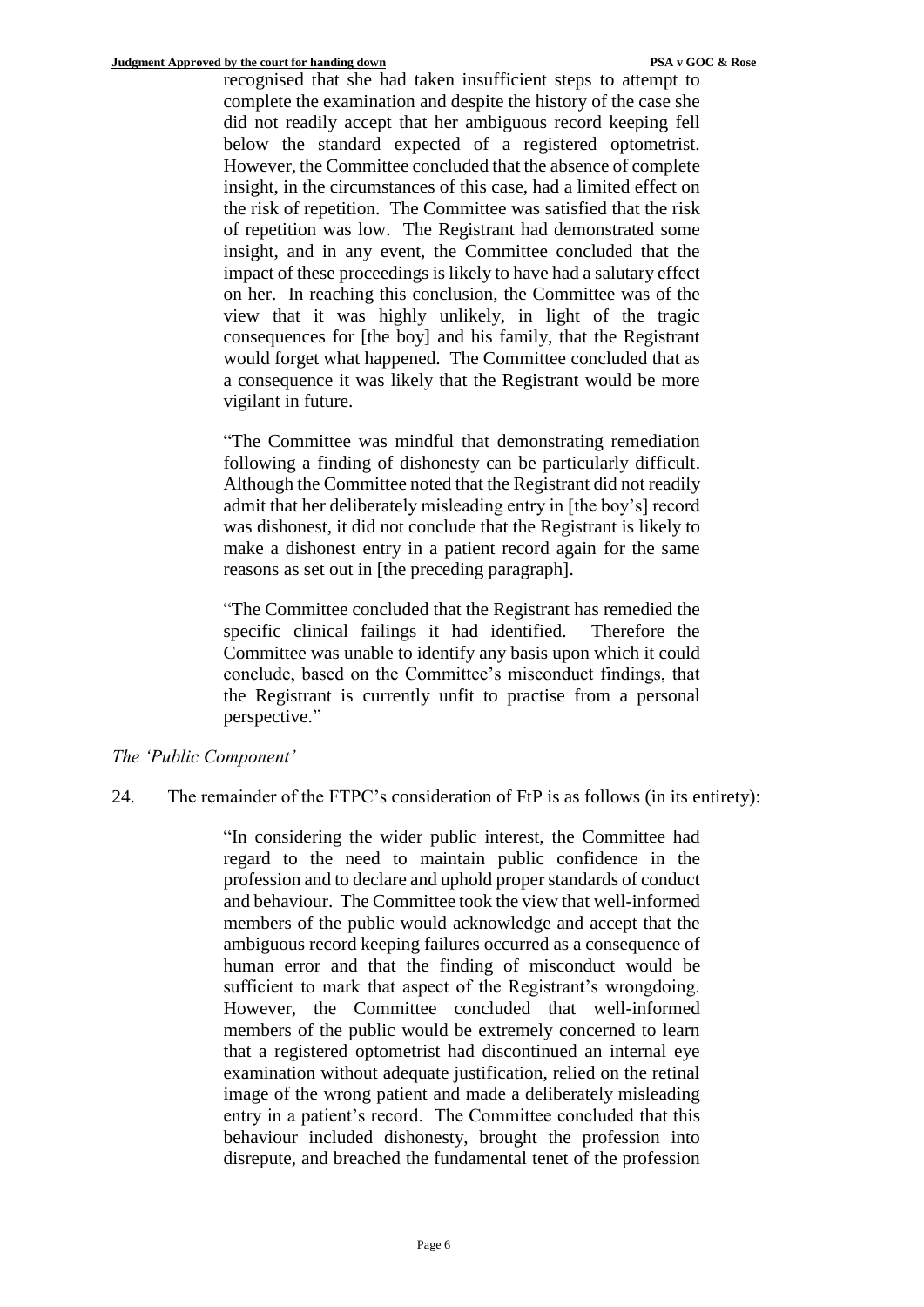that registered practitioners are required to make the care of their patients their first concern.

"In all the circumstances, the Committee determined that public trust and confidence and the need to promote proper professional standards and conduct for members of the profession would be seriously undermined if a finding of impairment is not made.

"Therefore the Committee determined that, on the basis of the wider public interest, the Registrant's fitness to practise is currently impaired."

## **(d) Sanction**

- 25. The FTPC directed itself to apply a principle of proportionality by weighing Ms Rose's interests against the public interest and to consider each available sanction in order. It began by considering the 'non-exhaustive list of aggravating factors set out in the Indicative Sanctions Guidance (ISG)'.
- 26. Under this heading it noted its previous determination that '*there were some aspects of the Registrant's evidence which demonstrated limited insight*'. But she had demonstrated some insight. The FTPC

"…was satisfied that the absence of full insight was not an aggravating factor given that she had undertaken timely remediation, that there is no ongoing risk to patient safety and that the finding of impairment was solely made in order to promote and maintain the wider public interest. The Committee was also satisfied that the full extent of the Registrant's dishonesty is reflected in the factual findings and therefore is not an additional aggravating factor. The Committee concluded that in this case there are no aggravating factors for the purpose of determining sanction."

- 27. The FTPC then turned to mitigating factors. It considered the following to be relevant under that heading:
	- Ms Rose's failings were spontaneous and momentary;
	- she had demonstrated commitment to returning to practice and had taken appropriate steps to bring her skills and knowledge up to date;
	- her good character, and the fact that her failings on the day in question were an isolated event in the context of her professional career.
- 28. The FTPC directed itself to the ISG's indicators for suspension. The ISG says this, about suspension:

"This sanction may be appropriate when some or all of the following factors are apparent (this list is not exhaustive):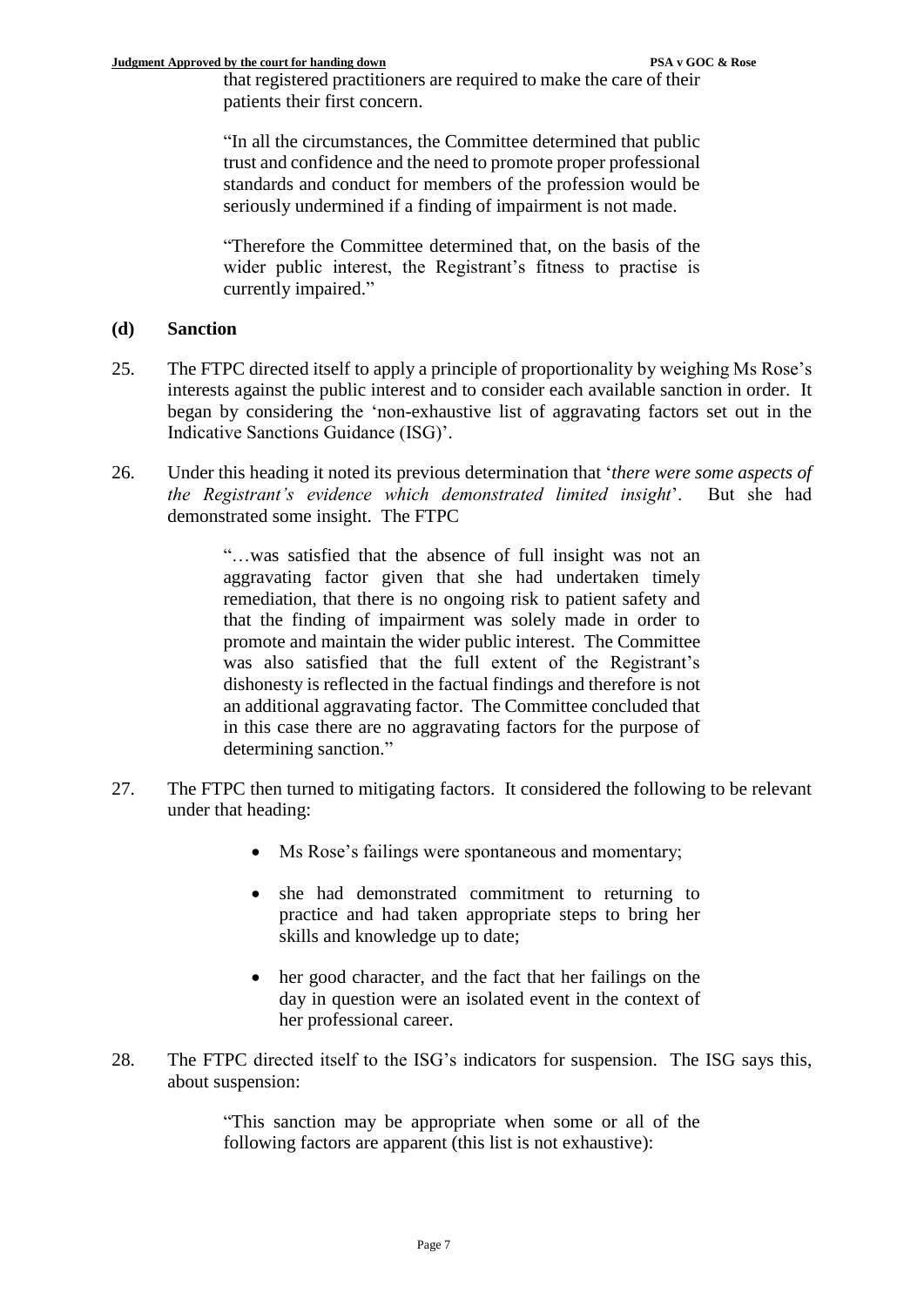- a. A serious instance of misconduct but where a lesser sanction is not sufficient;
- b. No evidence of harmful deep-seated personality or attitudinal problems;
- c. No evidence of repetition of behaviour since incident;
- d. The panel is satisfied the registrant has insight and does not pose a significant risk of repeating behaviour;
- e. …"
- 29. Having satisfied itself on the first of these, the FTPC took the view that

"…although it has concluded that the Registrant's dishonest record keeping demonstrated an attitudinal complacency, it did not consider it appropriate to characterise this as a '*harmful deep-seated personality or attitudinal problem*'. In reaching this conclusion the Committee took into account the transient nature of the Registrant's dishonesty and the fact that it stemmed from an erroneous assumption that an asymptomatic child was unlikely to have any underlying pathology. It has already found that such conduct is unlikely to be repeated. The Committee also noted that the Registrant continued to see patients for several months after her consultation with [the boy and his sister] and no other concerns were raised."

- 30. The FTPC also directed itself to what the ISG says about erasure from the register. It says that this will be appropriate '*where this is the only means of protecting patients and/or maintaining public confidence in the optical profession*'. The ISG draws attention to the decided legal cases which, on the one hand, emphasise that erasure should not be seen as necessary to remove '*an otherwise competent and useful registrant who presents no danger to the public in order to satisfy public demand for blame and punishment*'; but on the other hand emphasise that '*the reputation of the profession is more important than the fortunes of any individual member*' and that sanctioning committees have a role in maintaining public confidence in their profession so that erasure may be appropriate '*despite a practitioner presenting no risk*'.
- 31. The ISG goes on to say this about erasure:

"This sanction is likely to be appropriate when the behaviour is fundamentally incompatible with being a registered professional and involves **any** of the following (this list is not exhaustive):

- a. Serious departure from the relevant professional standards as set out in the Standards of Practice for registrants and the Code of Conduct for business registrants;
- b. Doing serious harm to individuals (patients or otherwise), either deliberately or through incompetence, and particularly where there is a continuing risk to patients;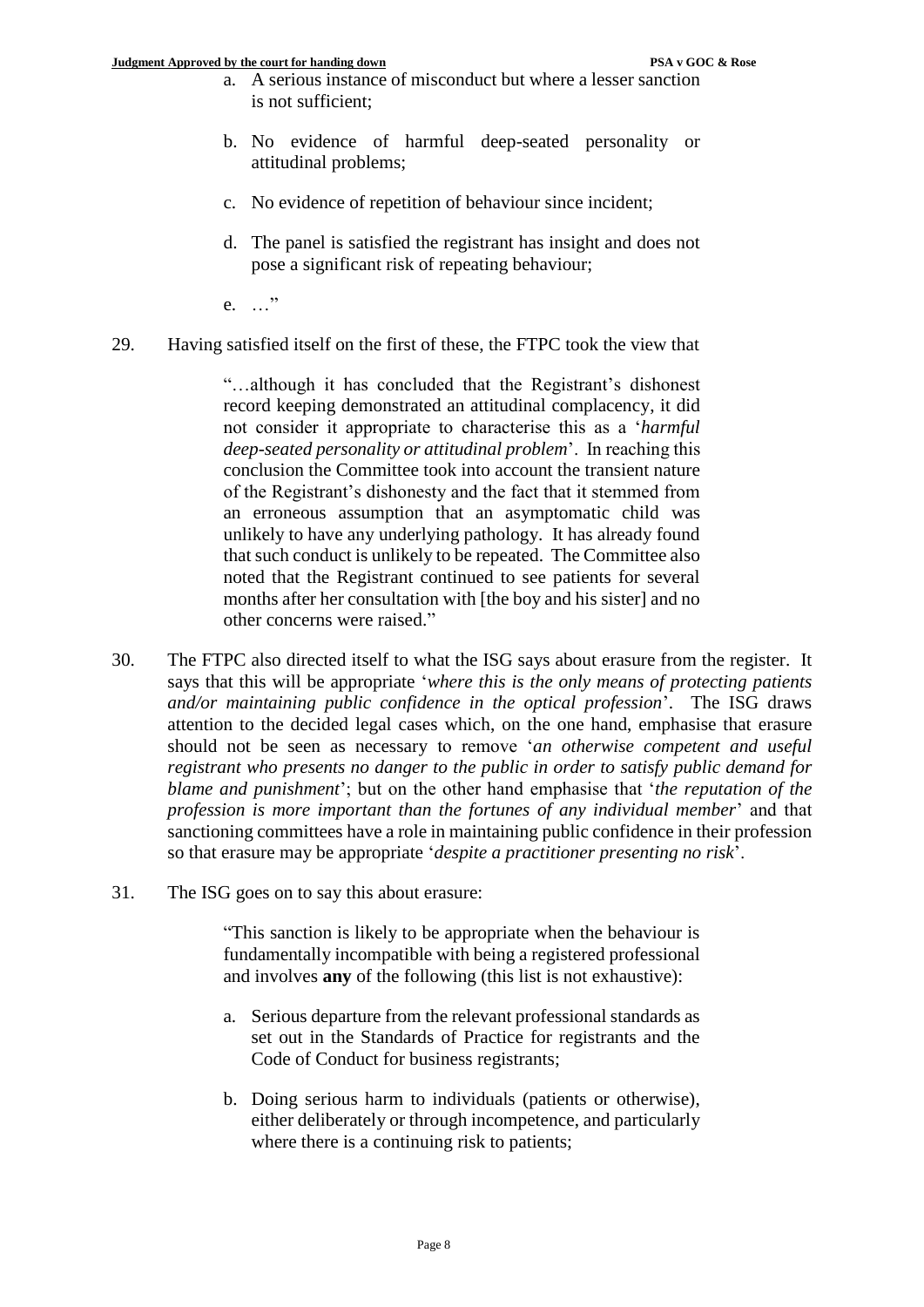- c. Abuse of position/trust (particularly involving vulnerable patients) or violation of the rights of patients;
- d. …
- e. …
- f. Dishonesty (especially where persistent and covered up); or
- g. Persistent lack of insight into seriousness of actions or consequences."
- 32. The FTPC concluded as follows:

"The Committee has determined that the Registrant's failings fell short of the standards expected of her. However, on the basis of the findings it has already made, it does not consider the departure from the relevant professional standards to be sufficiently serious to warrant erasure. The Committee did not accept [the GOC's] submission that an inadvertent exposure to a risk of harm equates with '*Doing serious harm*' in circumstances where causing harm had not been alleged by the GOC. The Committee was mindful that dishonesty is a serious finding. However, the Committee was also aware that there can be varying degrees of seriousness and there is no presumption that erasure is the appropriate sanction in all cases of dishonesty. Having balanced the relevant features of this case against the effect a finding of dishonesty has on public trust and confidence in the profession, the Committee concluded that erasure is not inevitable, particularly as the Registrant's dishonesty was not persistent or covered up. Furthermore, although the Committee has previously determined that the Registrant has demonstrated some but not full insight, it concluded that it would not be appropriate to characterise this as a persistent lack of insight into the seriousness of her actions and the consequences. The Committee noted that none of the other factors as set out in the ISG which indicate that erasure may be the appropriate sanction applies to the circumstances of this case. The Committee also noted that erasure is a sanction of last resort and should be reserved for the category of cases where there is no other means of protecting the wider public interest. The Committee took the view that the Registrant's case does not fall into this category and therefore concluded that erasure would be disproportionate and purely punitive.

"In these circumstances, the Committee concluded that a Suspension Order would be the appropriate sanction as it would send a clear signal to the Registrant, the profession and the public re-affirming the standards expected of a registered optometrist. The Committee was satisfied that a Suspension Order would adequately address the wider public interest."

#### **Grounds of Appeal**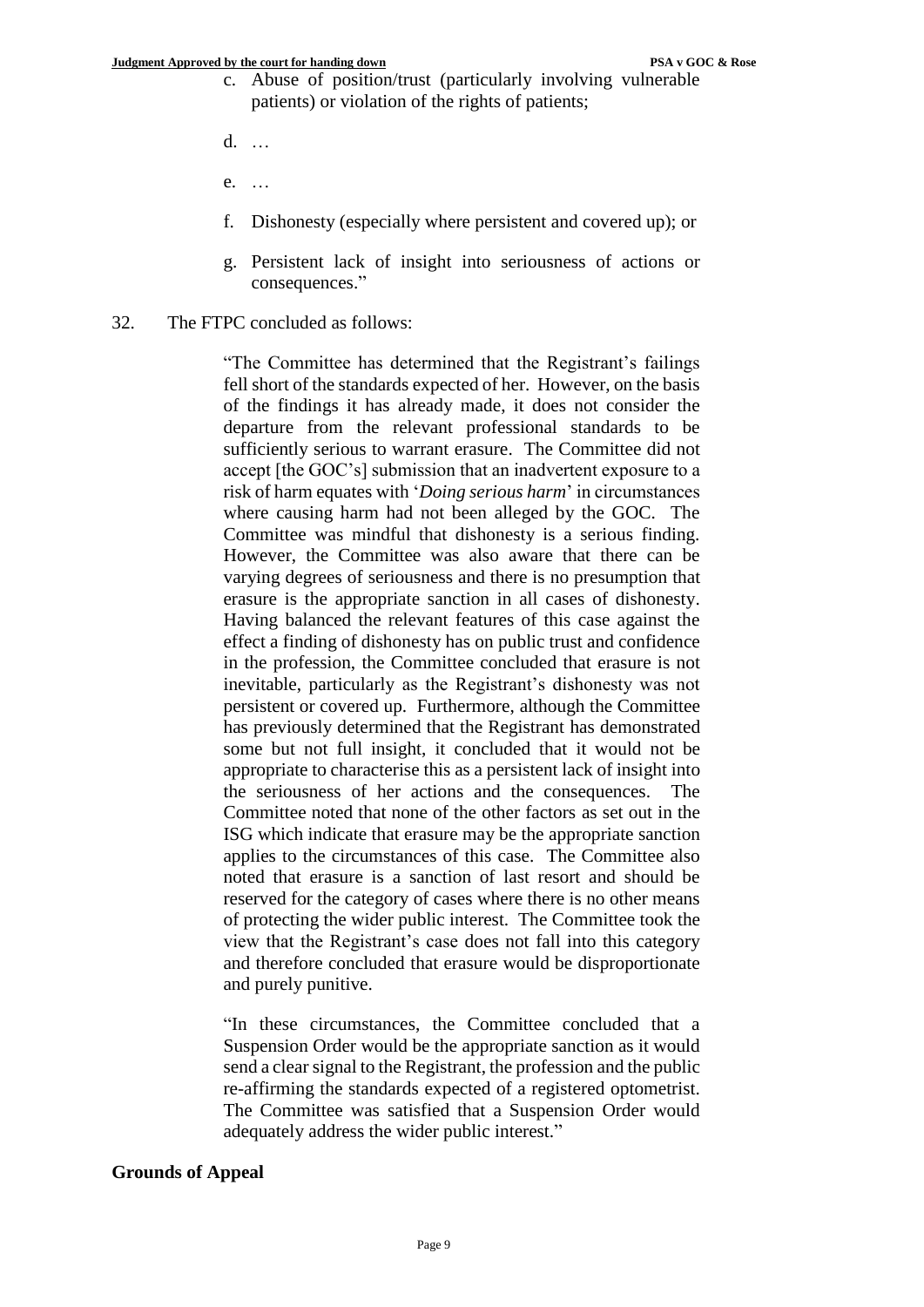33. The Appellant challenges the FTPC's decision on the following grounds:

(1) the FTPC wrongly decided that Ms Rose's fitness to practise was only impaired on the grounds of the public interest in maintaining confidence in the profession and professional standards, and not on the grounds that she posed an ongoing risk to the public;

(2) the FTPC took the wrong approach to the issue of what sanction to impose on Ms Rose, particularly bearing in mind the terms of the relevant guidance;

(3) the FTPC wrongly decided not to require a review of Ms Rose before the conclusion of the period of suspension, and failed to give sufficient reasons for its decision.

# **Legal Framework**

34. Where an appeal is brought under section 29(4) of the National Health Service Reform and Health Care Professions Act 2002, section 29(4A) provides that consideration of whether a decision is sufficient (whether as to a finding or a penalty or both) for the protection of the public involves consideration of whether it is sufficient:

(a) to protect the health, safety and well-being of the public;

(b) to maintain public confidence in the medical profession; and

(c) to maintain proper professional standards and conduct for members of that profession.

- 35. As confirmed by the Court of Appeal in *Ruscillo v CRHCP & GMC* [2004] EWCA Civ 1356 at paragraphs 69 to 73, Part 52 of the Civil Procedure Rules applies to this sort of appeal. An appellate court is limited to a review of the FTPC decision (unless it considers that in the circumstances of an individual appeal it would be in the interests of justice to hold a rehearing). It will allow an appeal if it is satisfied that the FTPC decision was (a) wrong or (b) unjust because of a serious procedural or other irregularity in the proceedings of the FTPC.
- 36. The correct approach of an appellate court on such an appeal was summarised at Divisional Court level in *GMC v Jagjivan* [2017] EWHC 1247 (Admin), [2017] 1 WLR 4438, at paragraphs 39-40. Since the appellate court lacks the FTPC's professional expertise, it must approach a challenge that the FTPC has made 'wrong' decisions about what is necessary to protect the public, and maintain public confidence and proper standards in the profession, with a degree of 'diffidence'. But there may be matters (dishonesty or sexual misconduct are examples) where the court is likely to feel that it can assess what is needed to protect the public or maintain the reputation of the profession more easily for itself, and thus attach less weight to the expertise of the FTPC. In such cases the court will afford an appropriate measure of respect to the FTPC's decision, but not more than is warranted by the circumstances. Matters of mitigation are likely to be of considerably less significance in regulatory proceedings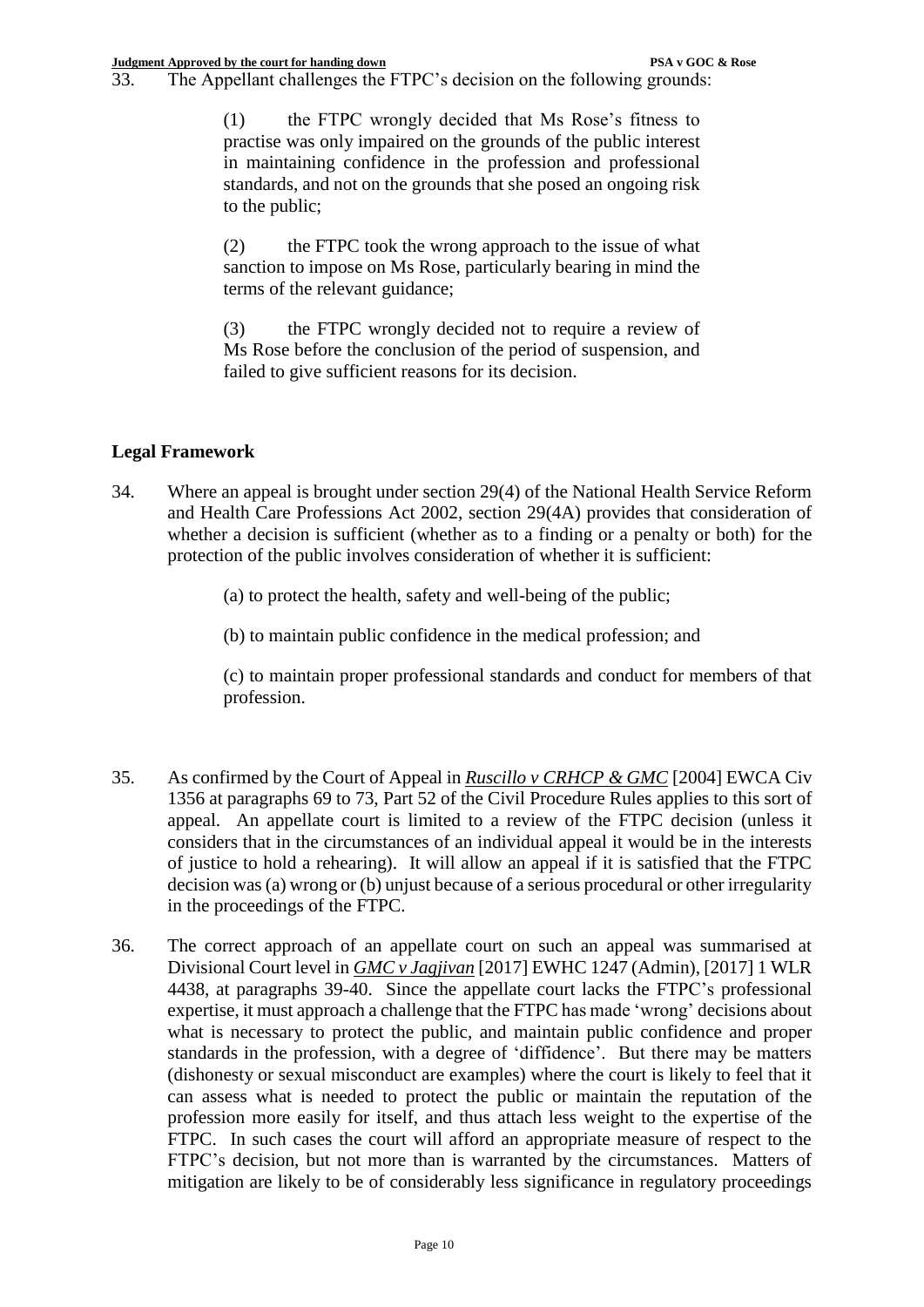than to a court imposing retributive justice, because the overarching concern of the professional regulatory is the protection of the public. A failure of the FTPC to provide adequate reasons may constitute a serious procedural irregularity rendering a decision unjust.

37. Further guidance is provided by the Court of Appeal in *Bawa-Garba v GMC* [2018] EWCA Civ 1879; [2019] 1 WLR 1929, at paragraphs 60-67. A sanction decision of the FTPC is an evaluative decision based on many factors – a 'multifactorial decision' involving a mixture of fact and law – and the same may be said of the assessment of FtP. An appellate court has limited scope for overturning such decisions. Its approach should be conditioned by the extent to which it is at a relative disadvantage. It should interfere only if it identifies an error of principle by the FTPC in carrying out the evaluation, or the evaluation was wrong because it falls outside the bounds of what the FTPC could properly and reasonably decide.

# **Analysis**

- 38. The Appellant and the GOC criticise this FTPC for finding no impairment of FtP from the 'personal perspective'. The FTPC said it was unable to identify *any* basis in her misconduct on which to conclude Ms Rose was personally unfit to practise. The Appellant and the GOC say that is simply wrong – a conclusion it was not entitled to reach consistently with its own previous findings.
- 39. The Appellant and the GOC also criticise the FTPC's approach to sanction, bearing in mind the ISG. They say it discloses error of principle and procedural irregularity, both including and resulting in defective analysis and reasoning. They say this is in part because of the defects vitiating the decision it had made on FtP, and in part because of mistakes in applying the ISG in any event.
- 40. Mr Singh, Counsel for Ms Rose, underlines the proper limits of an appellate court's functions, and characterises most or all of the criticism levelled at the FTPC as simply disagreement with evaluative assessments, including clinical assessments, made and sufficiently explained by the FTPC on the basis of evidence and findings which they were entitled to take into account and weigh up as they saw best.
- 41. My task on this appeal is limited. It is not to agree or disagree with the FTPC, or to revisit its findings of fact or misconduct. It is to consider whether the FTPC subsequently went wrong to the extent of reaching further determinations it was not properly entitled to reach at all. That might be because the decisions on FtP and sanction are internally illogical or cannot be reconciled with the FTPC's own decisions on facts and misconduct. Or it might be because procedural or other irregularity – error of principle or failures of approach or reasoning – mean the FTPC did not do the case proper justice. So before getting to grips with the detail of the parties' arguments either way, it is important to stand back and establish the undisputed context of this appeal – the foundation of fact and misconduct on which the FTPC constructed its decisions on impairment and sanction. It was for the FTPC to assess the gravity of Ms Rose's misconduct on the facts it had found, and that assessment of gravity is crucial for the ensuing stages of its decision-making.

# **(i) The gravity of the established misconduct**

# *Breach of duty to examine*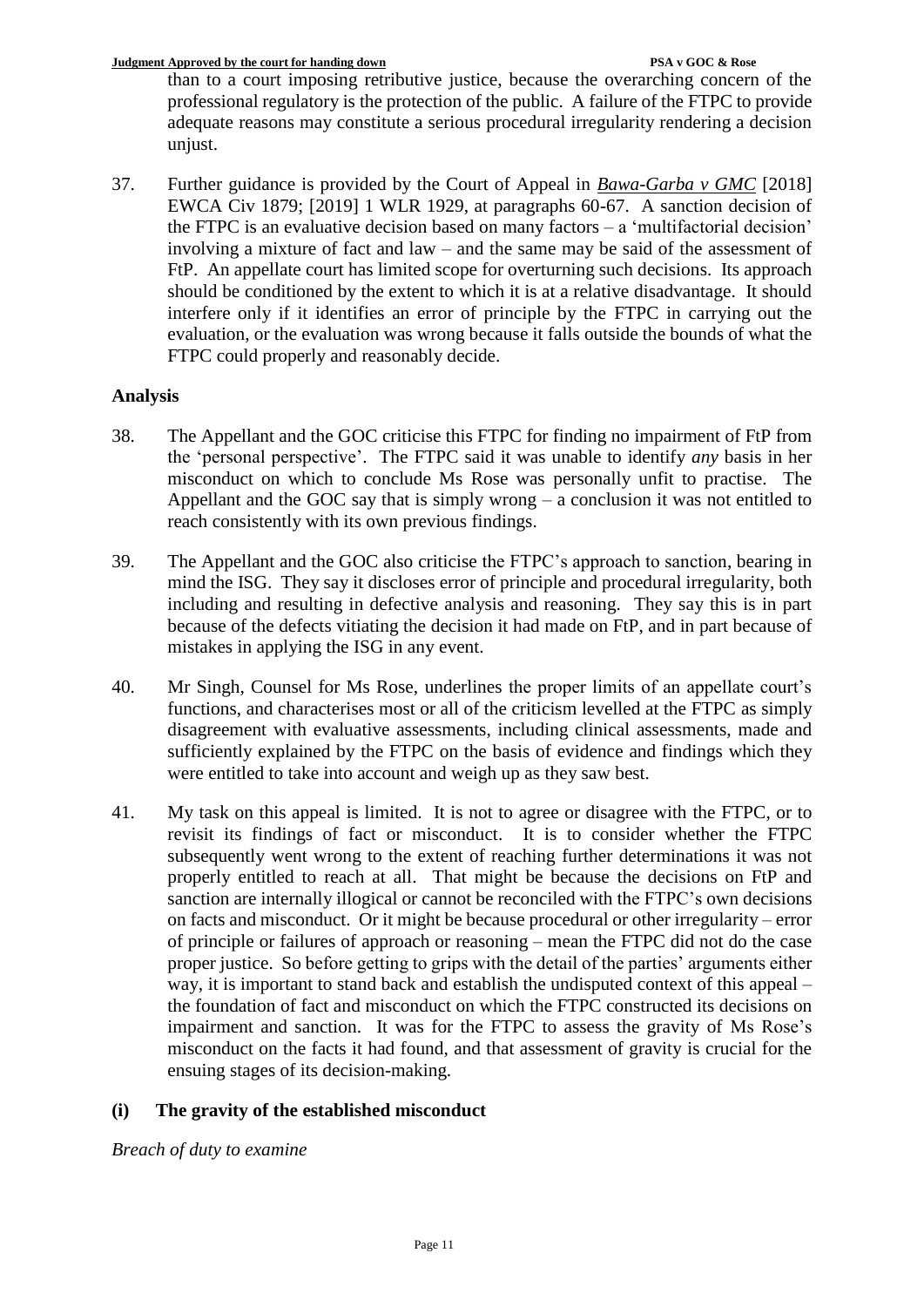- 42. The FTPC assessed the failure to undertake a proper internal eye examination as the most serious and significant of Ms Rose's failings, a 'fundamental failure to perform her basic statutory duty'. People are encouraged to get their eyes seen regularly not just to deal with visual problems but precisely in order to pick up signs of a range of health concerns which can be noticed from the state of the eyes (diabetes and high blood pressure are well-known examples). This is what optometrists are trained to do, a crucial part of what the tests are for.
- 43. No real doubt or disagreement can be seen at any stage about the nature or dimensions of Ms Rose's failure – the distance between what she ought to have done and what she did do in performing an eye test. The FTPC had access to a quantity of expert evidence, including from the experts who had given evidence in the criminal proceedings. The oral expert evidence given to it at the hearing was that Ms Rose's failure to assess the optic nerve head or conduct a full internal examination of the eye was 'extremely serious'. She had not looked at the optic nerve, or even made sure to look at the correct image of it. She had failed to complete the examination, and to explain and communicate with the boy's mother about it. She had failed to take any mitigating action, neither back-up forms of test nor shortening the time before the next appointment. She had barely performed an examination worth the name at all.
- 44. The duty to make an examination was a professional obligation and a duty owed in law to her patients, who were entirely reliant on her expertise. They had no other possible means of knowing whether anything might be wrong, without symptoms. They thought the children's eyes had been examined and given the all-clear. They had not been examined. The boy and his family were thoroughly let down.
- 45. A breach of duty as fundamental and substantial as this was described by the FTPC as conduct falling *far* below the standards expected of a professional. In other contexts, that is known as gross negligence, but whatever the label, the assessment remains the same: this was a radical, a grave failure of the duty to examine. That was what the FTPC had found.

# *Breach of duty to record*

- 46. Not only had Ms Rose not done a proper, complete examination, she had failed to make the necessary notes to record what had happened. Again, the FTPC identified that as a serious professional failure in its own right, especially for a locum on whose written notes she could expect other professionals to have to rely. Accurate patient records are essential to patient care. Whatever the reasons or explanations for an incomplete examination, the *fact* that an examination has been incomplete is a vital part of the story, and recording it a part of a professional's duty to take care of a patient. So the failure to record what had happened exacerbated the failure to examine even further.
- 47. The FTPC generalised its finding on this point. It described Ms Rose's attitude to record keeping as 'casual' and as demonstrating an 'attitudinal failing'.

# *Dishonesty*

48. It was not just that Ms Rose failed to set out a proper account of what had happened. She had positively set out an admittedly inaccurate and misleading – and, as the FTPC found, dishonest – account of what had happened. The FTPC found, in other words, that when she recorded that the periphery of the boy's eyes had been examined, that was a conscious lie. She had not made that examination. And when she said that the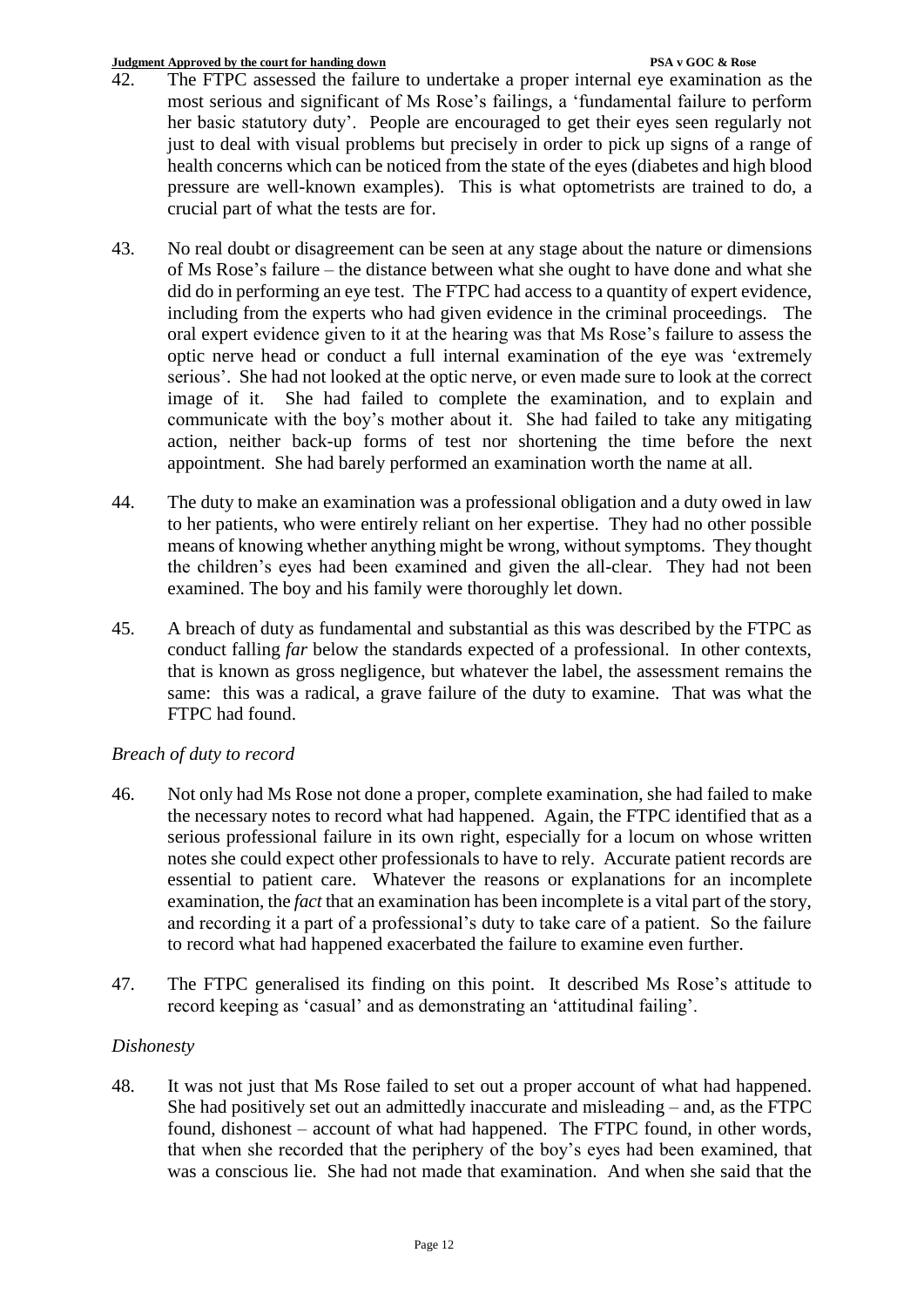periphery had been examined and was normal, that suggested that the conclusion 'normal' was based on the examination, when it was not and could not have been. It was based on an erroneous assumption that because the boy was asymptomatic, and there were no other clues, his peripheral retina must be normal – which is, of course, the complete reverse of the professional diagnostic process she was required to undertake.

49. This dishonesty was held to be serious in its own right. The decided authorities leave no doubt in any event about the seriousness with which dishonesty is regarded in a professional, not least in a clinical context. Ms Rose apparently offered no explanation for why she recorded that she had performed an examination she had not performed or suggested that a diagnostic conclusion was supported by observations she had not made. But recording she had performed an examination she had not performed was, at the least, consistent with giving a false account of events in which she had not breached her duty to examine.

# *Exposure of patients to unwarranted risk of harm*

- 50. The FTPC's decision on misconduct says two memorable things about the consequences *for the boy* of Ms Rose's failures. It says the failure to detect his bilateral papilloedema was an *inevitable* consequence of the fundamental breach of her statutory duty to examine. It also says that although the likelihood of identifying clinical pathology in an asymptomatic primary school age child is low, the failure to perform a proper test '*exposed [him] to an unwarranted risk of harm*. *Had the Registrant complied with her duty she would have detected the bilateral papilloedema and urgently referred [him] for treatment*'.
- 51. At the hearing of this appeal, I invited Counsel to address me specifically on the question of the proper approach for the FTPC to take to the fact that Ms Rose's young patient died of undiagnosed hydrocephalus five months after she failed to examine, detect papilloedema – and, inevitably, refer him. The FTPC's decision-making says little about the ultimate tragedy (otherwise, indeed, than to describe the 'salutary effect' on *Ms Rose* of the whole course of events by way of mitigation of the impairment of her FtP).
- 52. It is important to record that there are some good reasons for this. The first is that the FTPC's job is quite distinct from that of the courts which had previously considered the question of Ms Rose's criminal responsibility for the boy's death. That question had been definitively answered by the Court of Appeal. Ms Rose had been acquitted of any such responsibility, and was entitled to put the shadow of criminal suspicion entirely and conclusively behind her. It was no part of the FTPC's task to revisit the criminal charges or to exact retributive justice.
- 53. Another reason, which is also about the function and purpose of FTPC proceedings, is that the charges the GOC brought against Ms Rose, and therefore the FTPC's consideration of her misconduct, properly focused on her duties, her actions and her omissions, and not on outcomes. The GOC has some internal guidance on drafting allegations for consideration by FTPCs which spells this out. It says:

"For misconduct and deficient professional performance allegations, the consequences of a registrant's actions are not relevant and should not be included. The allegation should not require the GOC to prove that the registrant's conduct led to a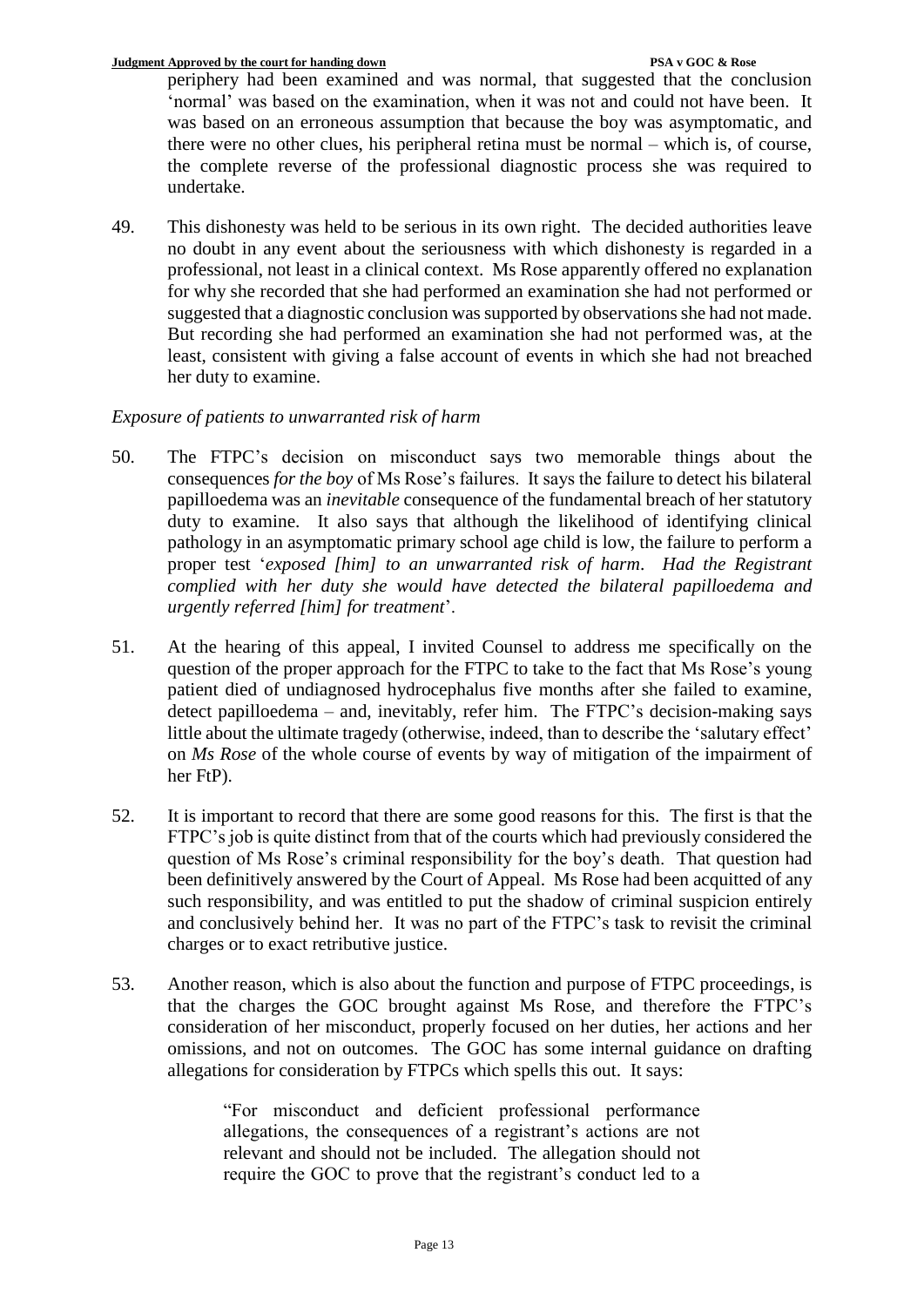particular result. Rather, its purpose is to set out what the registrant did or did not do."

- 54. As it was explained to me, the key policy points here are that the GOC should not be *required* to prove ultimate *causation* of particular (adverse) outcomes, because an (adverse) outcome is no *necessary* part of establishing misconduct. Misconduct may be very serious even though no harm is in fact caused. The gravity of misconduct must be assessed on its intrinsic nature, *whether or not* harm has been caused.
- 55. The FTPC nevertheless identified that the intrinsic nature of the failures established in this case was that they were disempowering of, and dangerous for, the patient. The language the FTPC used in its misconduct determination – 'exposure to an unwarranted risk of harm' – is taken from the decided legal cases identifying features going to gravity of misconduct relevant for an FtP decision.
- 56. The concept of 'risk of harm' is variable along both axes magnitude of risk and magnitude of harm. It was suggested to me in argument that this was a case of low risk/high harm – that is to say, the likelihood of any asymptomatic child having papilloedema is low (it is rare) but the condition itself a clear sign of a very serious health problem. That is not a complete analysis of the relevance of risk of harm in a case like this. The distribution of papilloedema in the general population of asymptomatic children is only part of the picture (however important it may have been to the Court of Appeal's analysis that, on Ms Rose's *actual* state of knowledge, a *serious and obvious risk of the boy's death* was not, objectively, reasonably foreseeable). The FTPC's assessment of the gravity of the misconduct it identified also had to deal with the risk, relevant to *that* issue, that if a proper examination of the optic nerve is not undertaken, a patient with papilloedema will not have that condition identified.
- 57. The FTPC did so. It identified that Ms Rose's 'fundamental failure to perform her basic statutory duty' exposed the boy to a high risk – an inevitability – that the signs of papilloedema would be missed. It found that but for the breach of duty she would have noticed the papilloedema and would have referred the boy. While the GOC did not need to prove, or even charge, a linked chain of events leading from the failure to examine to the loss of a child's life, the FTPC found the failure to examine and record was grave and serious in its own right because of the lack of assurance (or the false assurance) that provided, and the unmanaged risks to which it therefore exposed patients. It would have been so even had there been no papilloedema to detect; it would have exposed any patient to an unwarranted risk of missed diagnosis. There could, however, be no more eloquent and terrible testimony to the vital importance of doing a proper eye test, taking mitigating steps where for any reason that is impossible, and making proper records, than this particular child's tragic outcome. The FTPC must have been in no doubt whatever, in this case above any other, of the nature and gravity of the misconduct with which it was dealing.

# **(ii) The impairment decision**

58. No issue is taken with the ultimate finding that Ms Rose's FtP was impaired by reason of her misconduct – as such. Its encapsulation of the 'extreme concern' of the public perspective (paragraph 24 above) lists in brief many of the elements it had taken into account in identifying the high gravity of the misconduct it had established. The challenge on this appeal is to the analysis carried out in the 'personal perspective' section and in the way the two perspectives were brought together.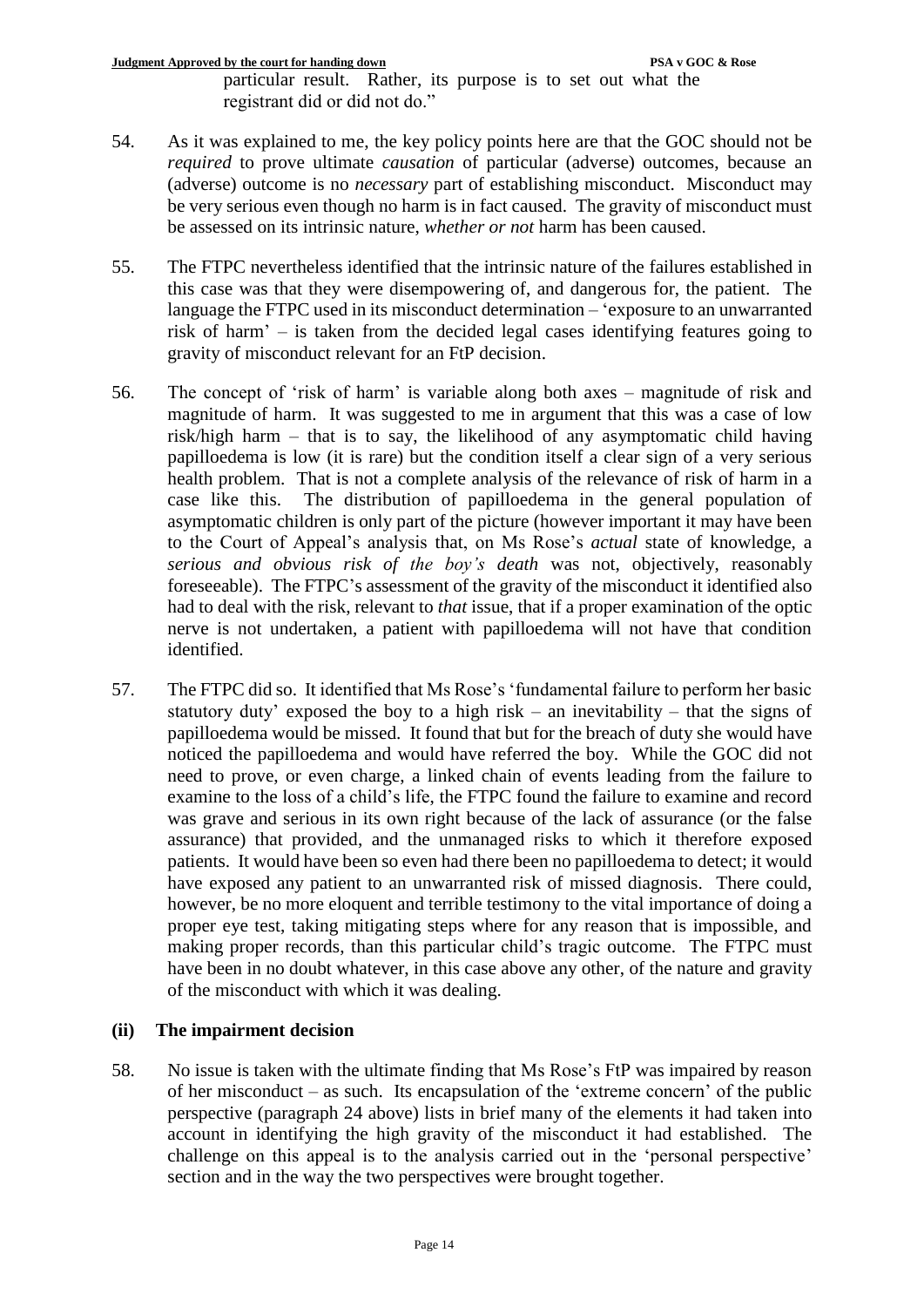- 59. Reaching the right result for the wrong reasons can in an appropriate case amount to a serious procedural irregularity making the outcome unjust. That is the core of the challenge here. Although the Appellant's ground of appeal refers to the impairment decision as 'wrongly decided', it is the reasoning and not the conclusion which is challenged. It is a challenge to the internal logic of the decision and its consistency with what the FTPC had already found in its factual and misconduct determinations. And it proposes that the impairment decision is sufficiently defective to make it inevitable that the sanctions analysis would start off on the wrong foot.
- 60. The FTPC relied on 'personal' and 'public' stages in its impairment analysis. These sorts of analytical tools may be useful aids to thinking, but they are only that. The important point, as the FTPC recognised, is that both aspects are 'interrelated' and both are components of the *public* interest. The criteria to which the FTPC had properly directed itself (paragraph 19 above) encourage looking at the issues in a slightly different way – not at the 'public' and the 'individual', but at the past and the future.
- 61. All four of the 'features which have been identified as likely to be present when impairment is found' were clearly present in this case on the FTPC's own findings so far as the past was concerned. It had found that Ms Rose had put her patient(s) at unwarranted risk of harm, brought the profession into disrepute, breached one or more of the fundamental tenets of the profession and acted dishonestly – in each respect to a serious degree. It might well have paused there to consider whether the historical conduct alone made an impairment finding inevitable; the authorities and guidance are clear that the gravity of historical misconduct may require a finding of impairment even if there is no future risk at all. Future risk is nevertheless a relevant dimension of the overall assessment, and it was not irregular for the FTPC to go on to consider it.
- 62. This appeal challenges the way the FTPC did so. The essence of the challenge is that, perhaps through forgetting that the 'personal dimension' is an aspect of the public interest and not a distinct perspective personal to Ms Rose, the FTPC lost sight of the gravity of the misconduct and the fundamental nature of the failings it had found when it came to consider the future. The challenge adds that the FTPC in any event made a number of specific adverse findings on matters going to future risk – or more generally to 'attitudinal issues' – which were incompatible with finding that Ms Rose had fully remedied her failings and posed no future risk to the public.

# *The specific adverse findings*

- 63. The FTPC had found that in the proceedings before it, Ms Rose had 'denied' that making a record indicating that the periphery of the eye had been examined and was normal was dishonest. Her explanation, that it was not dishonest because it proceeded from a mistaken assumption that the eye was likely to be normal, did not account for the knowingly untrue and misleading note that the peripheral retina *had been examined* when it had not. It had found that the dishonest and casual approach to accurate record keeping amounted to an 'attitudinal failing' which in itself exposed patients to risk. The records of both of the children had been deficient. It took the view that the dishonesty was a failing that was not easily remediable, and it can be particularly difficult satisfactorily to demonstrate remediation where dishonesty is involved.
- 64. The FTPC had also accepted that there were aspects of Ms Rose's evidence which demonstrated limited insight. It noted in particular that '*it was not apparent from her oral evidence that she recognised that she had taken insufficient steps to attempt to complete the examination and despite the history of this case she did not readily accept*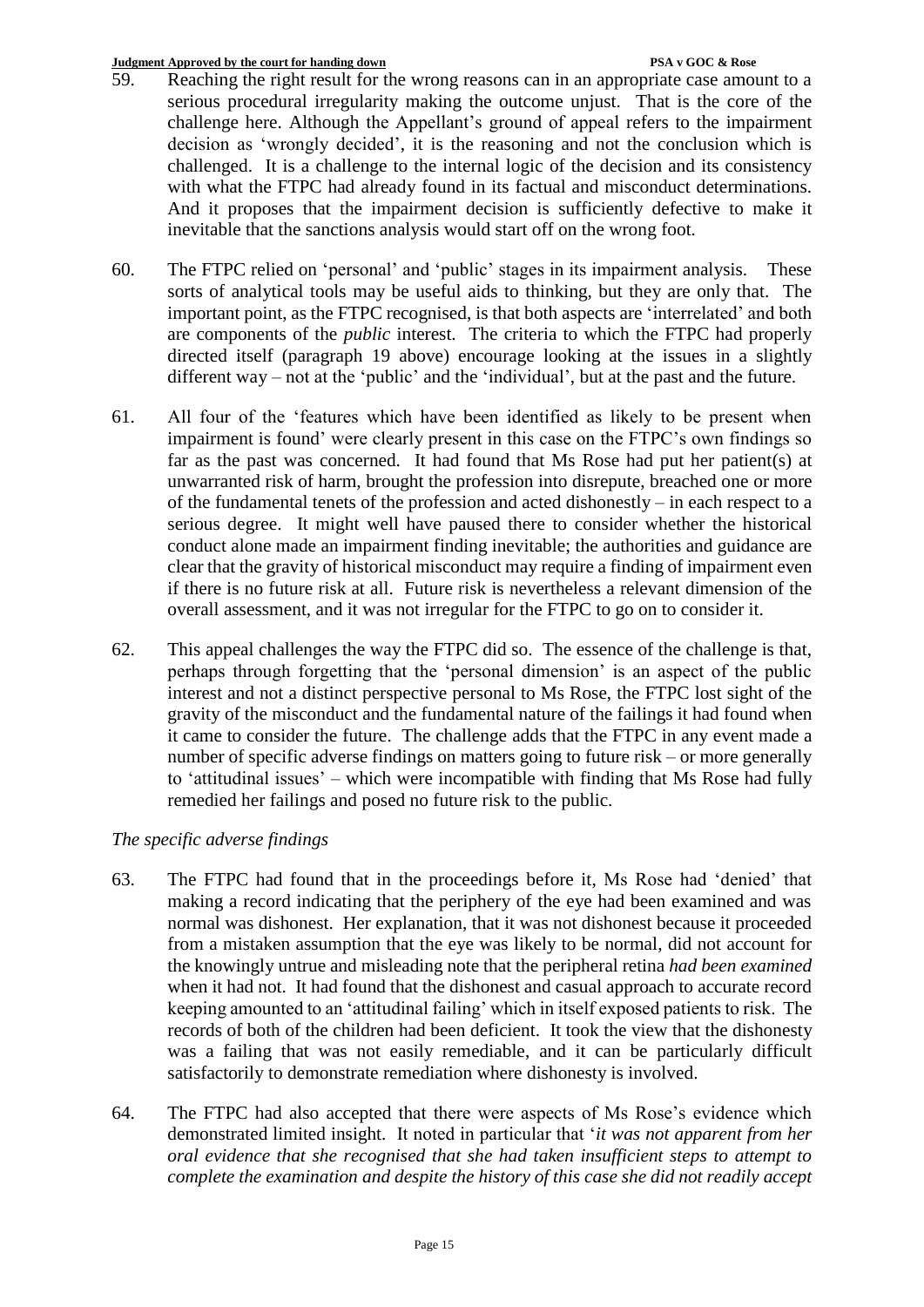**Judgment Approved by the court for handing down PSA v GOC & Rose** *that her ambiguous record keeping fell below the standard expected of a registered optometrist*'.

65. The FTPC had further noted Ms Rose's own indication that she had been out of practice for a considerable period, and that she had not been able to demonstrate that the learning she had done had been embedded into practice because she had not worked as an optometrist since 2013.

# *The FTPC's analysis of future risk*

- 66. The FTPC then put weight on the following factors in concluding it was unable to find *any* basis for finding Ms Rose unfit to practise 'from a personal perspective'.
- 67. First, it considered the misconduct an isolated incident in an otherwise short but unblemished career. It was serious but 'momentary' and 'transient'. Her misconduct proceeded from 'spur of the moment decisions'.
- 68. Second, aside from the dishonesty, it considered all the failings 'easily remediable' by 'meaningful reflection and a resolve to ensure that they are not repeated'.
- 69. Third, it found she had demonstrated that resolve, and had done all that could reasonably be asked of her to get a better understanding of the importance of completing eye tests and making proper records.
- 70. Fourth, even with limited insight, it thought her highly unlikely to fail in the same way or act dishonestly again, because the tragic consequences for the child and the impact of the proceedings since his death would be something she would never forget and were likely to have a salutary effect.

# *Consideration of the FTPC's approach*

- 71. There are problems with the logic and reasoning of the FTPC's approach. The first is the gap between the *fundamental* nature of the failures and finding them *easily* remediable. Ms Rose was held to have failed in the basics of doing an eye examination, engaging with and informing her patients and making proper records. These failures were, on the FTPC's own analysis, multi-faceted, interconnected and radical. She had behaved overall as no professional optometrist could properly think of behaving. So the conclusion that the gap between what she should have done and what she did, however wide, could be easily bridged simply by meaningful reflection and resolve, is unexpected. It needs a clear explanation to be comprehensible.
- 72. The explanation would have to start with an account of Ms Rose's own understanding of the magnitude of her failings – her 'insight'. But rather than providing a clear explanation, another gap appears: between the FTPC's findings of failures of insight and the conclusion that these had a limited effect on the risk of repetition. Even after all that had happened in the intervening years, the FTPC noted that Ms Rose had *not* demonstrated that she recognised that she should have done more to complete the examination, *or* that her 'ambiguous' record-keeping fell far below the standard expected of her. That is, on the face of it, a startling and alarming finding of failure of insight (or being in denial), in a case where things had gone so very wrong for her patient. She could not have had a more vivid example of why proper examinations and proper records are so fundamentally important, and why her failures were so serious.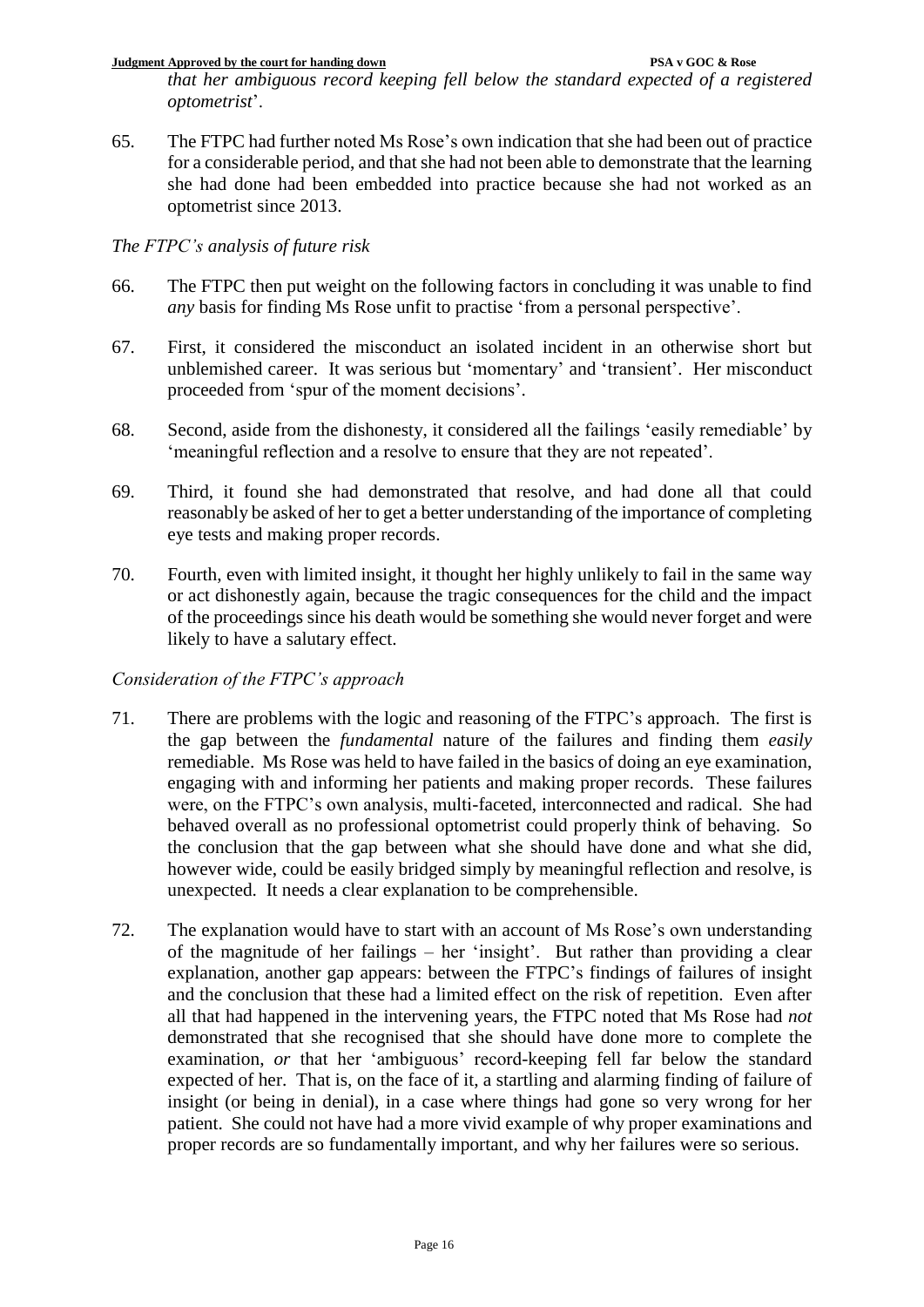- 73. Insight an acknowledgment and appreciation of failure, its magnitude, and its consequences for others – is an essential prerequisite to a confident conclusion that a problem has been properly understood, addressed and eliminated for the future. The FTPC's finding that eight years' worth of opportunity for 'meaningful reflection', and the death of a child, had not brought Ms Rose to a recognition of the magnitude of her failing, but that nevertheless that could be overlooked as having a limited effect on the risk of repetition, makes an even more pressing case for the clearest of explanations.
- 74. The FTPC's own findings on failure of insight are particularly significant when it comes to the question of dishonesty. It had found Ms Rose had *not* 'readily admitted' dishonesty in the proceedings before it. It had labelled her dishonesty serious. It had acknowledged the importance of dishonesty as a species of professional misconduct, not least where patient records are concerned. It acknowledged that dishonesty is not easily remediable. And yet it found it unlikely that Ms Rose would repeat her dishonesty, despite not even readily admitting it. It does not explain why.
- 75. It then went on to conclude that '*well-informed members of the public would acknowledge and accept that the ambiguous record keeping failures occurred as a consequence of human error*'. That is simply incomprehensible. The FTPC had not found the record-keeping 'ambiguous'. It had found it deficient, untrue, misleading and dishonest. It had itself also thereby eliminated human error as a possible explanation. The record Ms Rose made had, on the FTPC's own findings, falsely and knowingly set out a version of events which was consistent with her having performed her professional duties when she had entirely failed to do so.
- 76. These gaps between the FTPC's own findings and its optimism for the future are problems of coherence and comprehensibility. Its reasoning does not eliminate these problems. It seems, for example, that the FTPC placed considerable weight on the 'isolated' nature of the events before it, and deduced from the absence of evidence of other complaints or problems in Ms Rose's (short) career that her failings were one-off impulsive aberrations. Whether they were or not was a matter it needed to probe and assess rather than assume. That is because of the findings it had already made about the unusual matrix of facts which had brought the incident before it to light.
- 77. Most patients coming for eye tests will not have papilloedema. Most patients with papilloedema will not be asymptomatic. So most patients who present without concerning symptoms and whose eyes are not properly examined will never have cause to know that, never mind complain about it. The issue the FTPC needed to address is how likely it was that the sole occasion on which Ms Rose happened to make a fundamental, multi-faceted and dishonest failure in the execution of her professional duty chanced to be in the case of a child with asymptomatic papilloedema whose subsequent death identified the problem and led to the discovery of her failings. The FTPC's conclusion that that was *very likely* is on the face of it baffling, given the odds. The FTPC of course had to focus on the evidence before it. But there is a world of difference between a proper focus on the limited evidence of fault before a tribunal and an extrapolation by that tribunal that it is safe to assume that it occurred on no other occasion and can be relied on not to happen again. That is a matter for investigation, assessment and explanation, not assumption, and to the extent that the FTPC made a deduction of logic from the absence of other complaints to answer the question, the logic is defective.
- 78. That is especially so since the FTPC had attributed at least some of the default to underlying *attitudinal* failing. How that is reconciled with the conclusion that Ms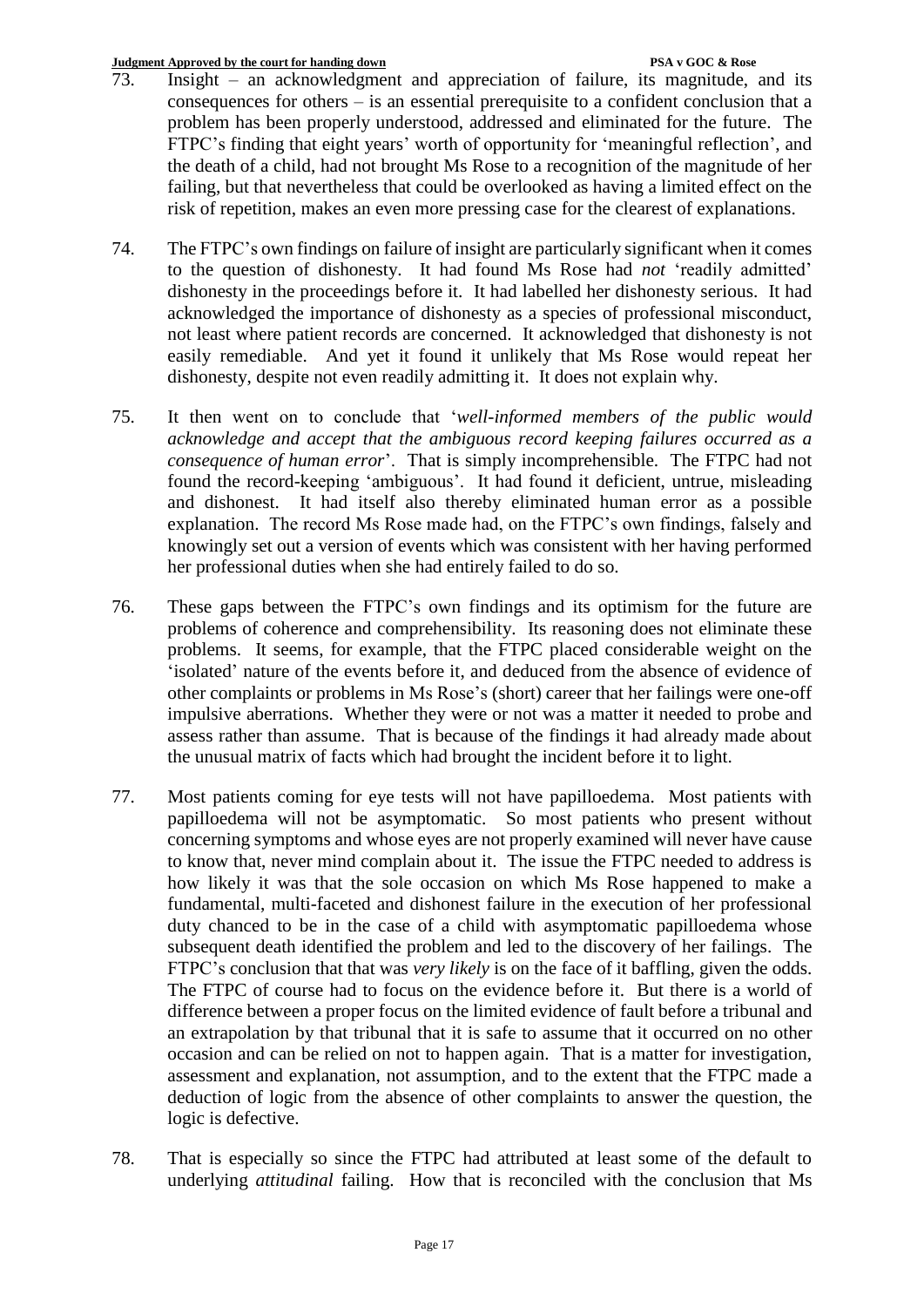**Judgment Approved by the court for handing down PSA v GOC & Rose** Rose's failings in the case before it must have been an isolated one-off aberration is not apparent.

- 79. The FTPC also placed weight on the steps Ms Rose had taken to develop professional learning about 'inadequate eye examination and ambiguous record keeping' and, noting the effect of the pandemic, concluded that she had done all that could reasonably be asked of her in the circumstances. There is a gap between that finding and the conclusion that she was fully fit to practise. Was 'all that could reasonably be asked of her' in constrained circumstances sufficient on an objective assessment? That last and necessary step does not appear.
- 80. And finally, there is a gap between the cumulative adverse findings made, and the conclusion that the tragic events and the impact of the proceedings were themselves enough to establish confidence for the future. The logic that the more fundamental the failings and the worse the outcomes and consequences, the more confidence may be had that lessons will have been learned and the risk of repetition will be low, has little intrinsic merit. On the contrary, the worse the failings and the more disastrous the ultimate outcome, the greater the need for public reassurance about the future. The FTPC's determination does not explain why the public is entitled to be reassured.

# *Conclusions*

- 81. FtP is an overall evaluative decision for an expert tribunal. This FTPC's final conclusion that Ms Rose's FtP was impaired is not challenged. I am not myself concerned with Ms Rose's FtP; it is not a matter I am asked to determine, and I express no opinion about it. I am concerned solely and wholly with the FTPC's analytical structure, explanation and reasoning – with how it reached and presented its decision, not with the substance of the decision it reached. And I am concerned with that because the law concerns itself with the duties that expert tribunals have to the public – to ensure that the public can understand why certain decisions have been reached in its name; can be reassured that healthcare professionals on whom they must depend are well and fairly regulated; and can know that the overarching obligation professionals have to deserve the trust the public places in them, and to discharge their professional duties with the interests and safety of patients uppermost, has a secure foundation.
- 82. The gaps in this FTPC's analysis, logic and reasoning are too many and too significant for the public to be able to understand why, although it had found that Ms Rose had breached the fundamental tenets of her profession in a number of respects, brought her profession into disrepute, acted dishonestly and put her young patient at unwarranted risk of harm – inevitably failing to make an obvious diagnosis of signs of a lifethreatening condition demanding urgent medical referral – there was *no basis* for fearing future risk to the public in her impaired FtP. Its own adverse findings on her unexplained dishonesty, and her lack of insight (failure to recognise she had taken insufficient steps to complete the eye examination, and failure *despite the history of the case* readily to accept that her record-keeping fell below professional standards), and its attribution of that at least in part to attitudinal failings, called for a particularly clear explanation of how these findings could be reconciled with optimism about the future. The apparent reliance on a subjective rather than objective evaluation of the remedial steps taken, the unsupported inference that the conduct before it was an isolated aberration, and the inexplicable invocation of 'human error', do not come close to providing the necessary explanation. The observation that the tragedy itself could be relied on as making it *likely* that she could be depended on in future is the opposite of reassuring.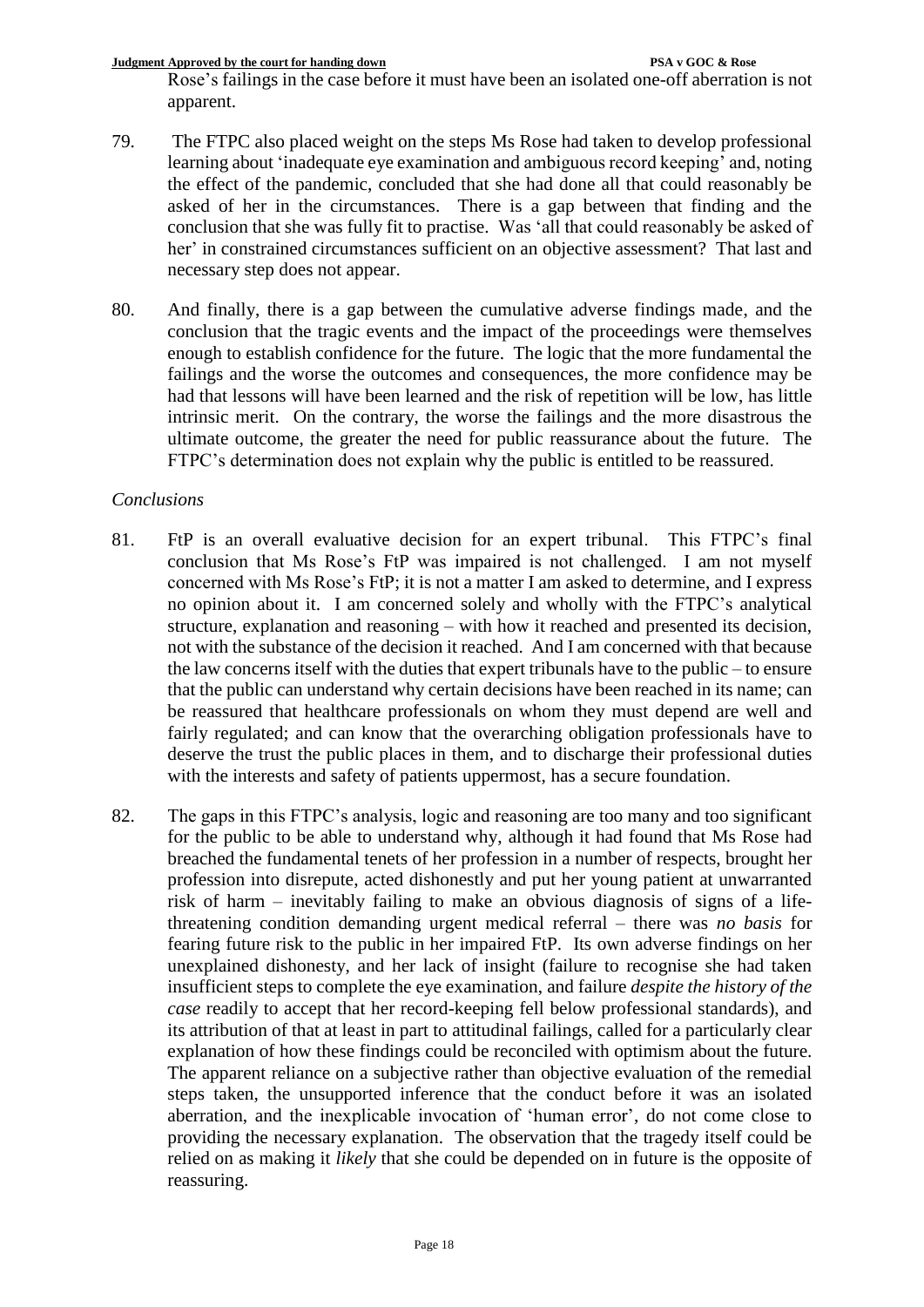- 83. This determination discloses multiple and serious irregularities and errors of principle. These may be attributable to an overly disjunctive approach to the successive determinations of fact, misconduct and impairment; or possibly to a faulty understanding or application of the 'personal/public' approach as being distinctive, rather than complementary aspects of the overall *public* interest. In any event, the determination of impairment, so far is it relates to future public risk, is insufficiently reasoned to deal with what are otherwise gaps of logic and analysis, and internal inconsistencies. It does not make enough sense, on its own terms. So it does not do justice to the case, and to the public it considered entitled to be 'extremely concerned' by the grave misconduct established.
- 84. In these circumstances, I conclude that the challenge to the impairment decision of insufficiency from the point of view of public protection is made out, and the remedy must be to quash the determination and remit it to a differently constituted tribunal for fresh consideration and a fully explained decision.

## **(iii)`Sanction**

- 85. I also conclude in these circumstances that the FTPC's consideration of sanction inevitably started off on an insecure basis, depending as it did on some of the unsupported and unexplained impairment conclusions. It is equally inevitable that sanction will need to be reconsidered in the light of the redetermination of impairment of FtP. It is not therefore necessary to consider the existing sanctions determination in detail for the purposes of determining this appeal. However, by way of brief observations, the following may be noted.
- 86. Any determination of sanction must be approached by regarding the ISG as giving an 'authoritative steer'. When a FTPC decides  $-$  as in an appropriate case it may  $-$  to depart from the ISG's steer, it has to give clear and case-specific reasons for doing so.
- 87. On the existing findings of misconduct, the FTPC had, appropriately, directed itself to the ISG's provisions on suspension and erasure, considered together, as the surest route to a sustainable decision on the proportionality of sanction.
- 88. So far as suspension is concerned, this was not a case where, on the FTPC's own findings, there was *no evidence* of harmful attitudinal problems. Its own conclusions had also included reservations about whether it could be *satisfied* that Ms Rose had insight. A clear explanation was needed for why these indicators were either met or could properly be departed from (and which).
- 89. The ISG also indicates that a decision to suspend must *normally* be made subject to preexpiry review and a detailed explanation of the relevant factors given if a case is considered to lie outside the normal rule.
- 90. So far as erasure is concerned, the ISG gives a proper reminder of the weightiness of the obligation to maintain public trust and confidence in the profession, as against the weight to be attached to personal mitigations in any individual case and even any assessment that an individual practitioner presents *no risk*. It also directs tribunals that erasure is likely to be appropriate if *any* of the non-exhaustive indicators appears.
- 91. In view of some of the submissions made to the FTPC, and at the hearing of this appeal, about the meaning of some of the individual indicators, the following points arise: